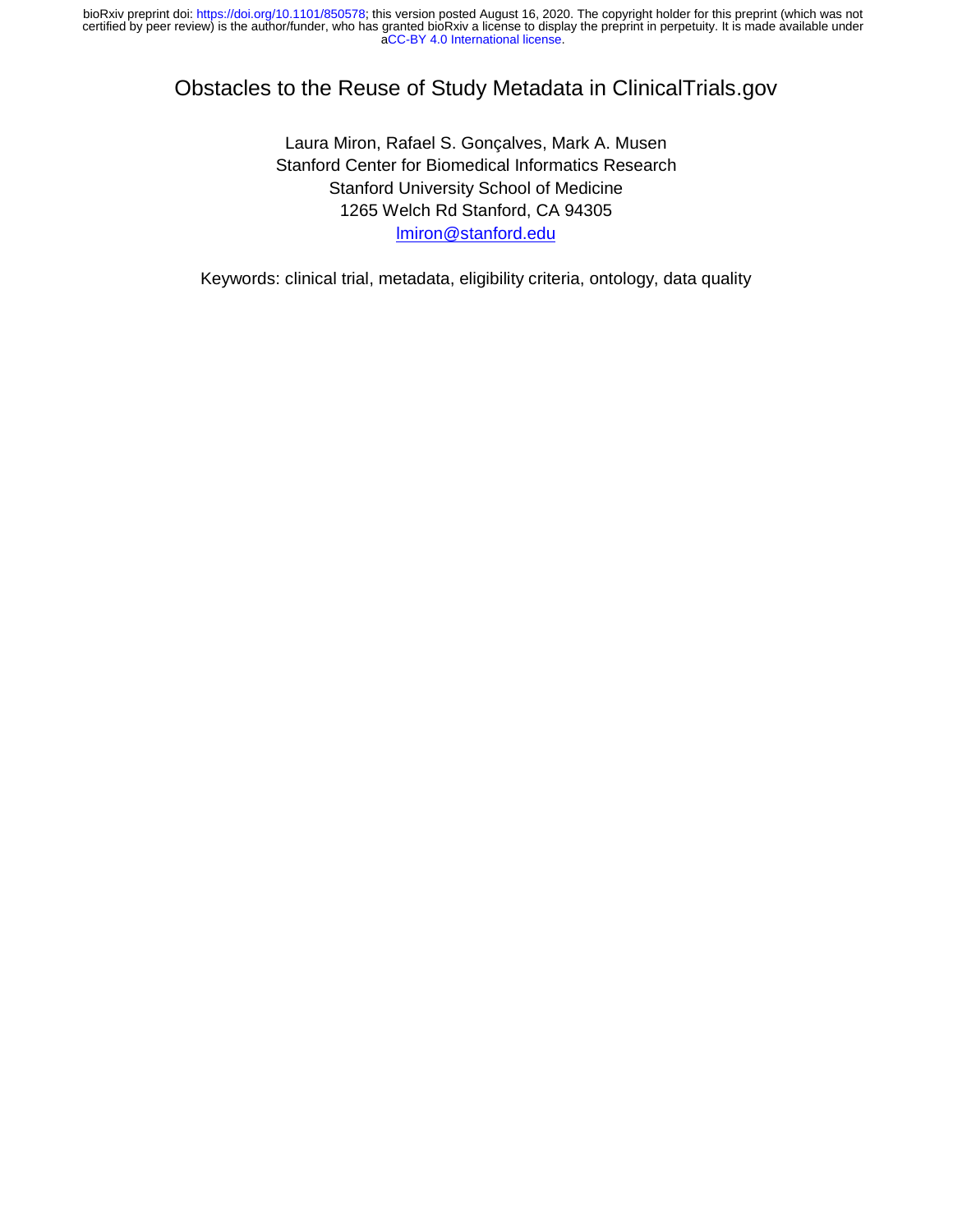# **ABSTRACT**

Metadata that are structured using principled schemas and that use terms from ontologies are essential to making biomedical data findable and reusable for downstream analyses. The largest source of metadata that describes the experimental protocol, funding, and scientific leadership of clinical studies is ClinicalTrials.gov. We evaluated whether values in 302,091 trial records adhere to expected data types and use terms from biomedical ontologies, whether records contain fields required by government regulations, and whether structured elements could replace free-text elements. Contact information, outcome measures, and study design are frequently missing or underspecified. Important fields for search, such as c*ondition* and *intervention,* are not restricted to ontologies, and almost half of the *conditions* are not denoted by MeSH terms, as recommended. Eligibility criteria are stored as semi-structured free text. Enforcing the presence of all required elements, requiring values for certain fields to be drawn from ontologies, and creating a structured *eligibility criteria* element would improve the reusability of data from ClinicalTrials.gov in systematic reviews, metanalyses, and matching of eligible patients to trials.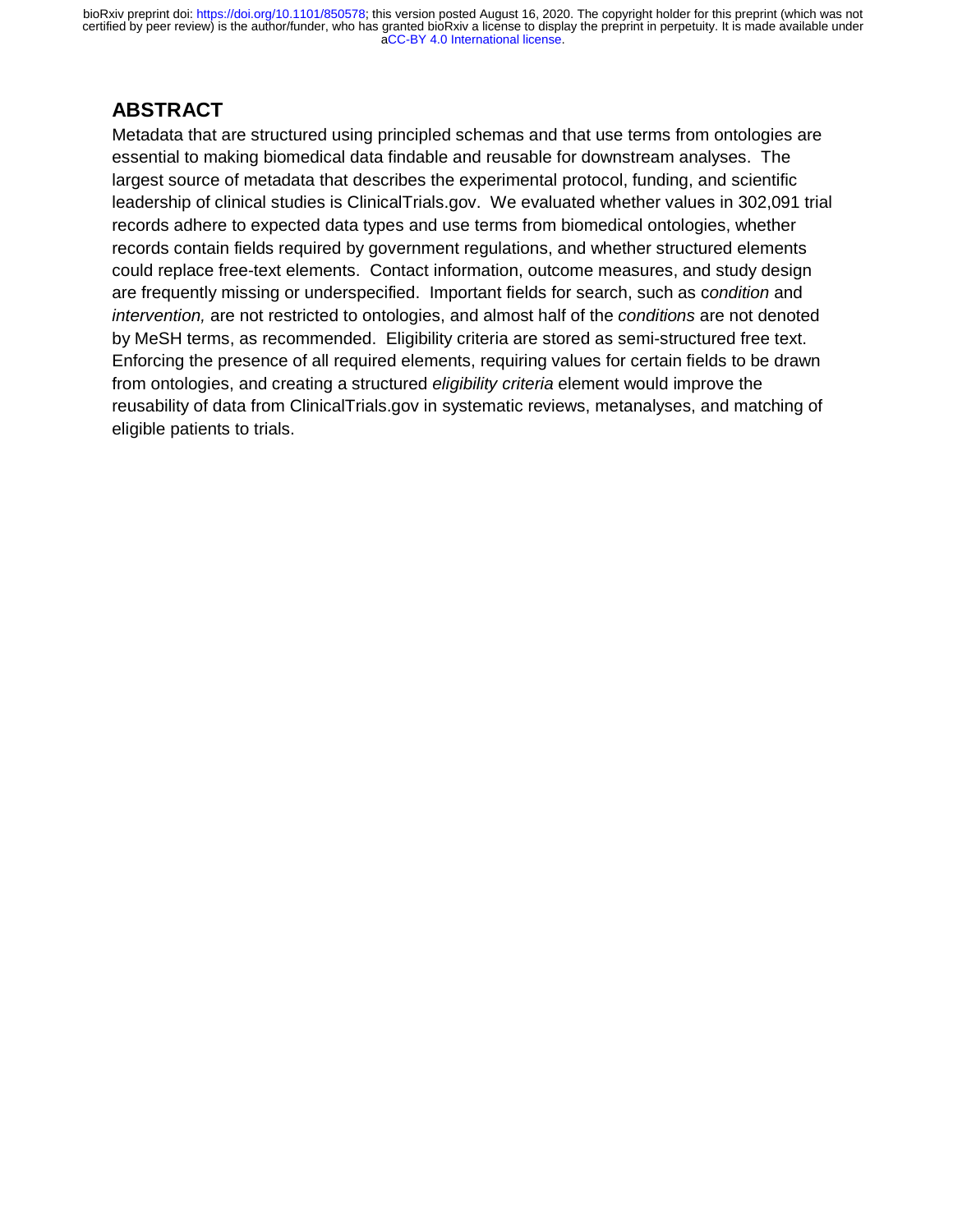### **INTRODUCTION**

 Over the past two decades, the scientific community has increasingly recognized the need to make the protocols and results of experiments publicly accessible so that data can be reused and analyzed. However, the findability and meaningful reuse of data are often hampered by the lack of standardized metadata that describe the data. Biomedical metadata are typically records of key–value pairs that are created when investigators submit data to a repository such as the Gene Expression Omnibus (GEO), Protein Data Bank (PDB), or NCBI BioSample repository. Metadata describe the source of the data (e.g., investigators, sponsoring organizations, data submission and update dates), the structure of datasets, experimental protocols, identifying and summarizing information, and other domain-specific information.

Clinical-trial registries are repositories of structured records of key–value pairs ("registrations") summarizing a trial's start and end dates, eligibility criteria, interventions prescribed, study design, names of sponsors and investigators, and prespecified outcome measures, among other details. The largest such registry is ClinicalTrials.gov,<sup>1</sup> a Web-based resource created and maintained by the U.S. National Library of Medicine (NLM). The official purpose of ClinicalTrials.gov is to implement the requirements from a series of acts by the US Food and Drug Administration (FDA) (Food and Drug Administration Modernization Act of 1997, Food and Drug Administration Amendments Act of 2007, FDAAA801 Final Rule) which mandated the registration of trials of controlled drugs and devices as a means to safeguard human subjects, but these registrations are also the largest collection of metadata about clinical trials in the world, and are increasingly being reused for other important purposes.

Clinical-trial registries such as ClinicalTrials.gov have become a crucial source of information for systematic reviews and other metanalyses. Recent studies recommend that systematic reviews include a search of clinical trial registries to identify relevant trials that are ongoing or unpublished<sup>2–5</sup>. Baudard et al.<sup>6</sup> selected 116 systematic reviews that did not report a search of clinical trial registries and were able to find 122 additional randomized controlled trials in registries that increased the number of patients for 41 reviews and changed summary statistics by greater than 10% for 7 reviews. Hart et al.<sup>7</sup> found that, for 41 drug trials, the inclusion of unpublished trial outcome data caused an increase in estimated efficacy in 19 trials (median change 13%) and a decrease in estimated efficacy in 19 trials (median change 11%). Including registry metadata in systematic reviews can help to identify selective reporting bias by comparing published outcomes to prespecified outcomes<sup>8,9</sup>, and adverse events are more likely to be reported in clinical trial registries than in published literature<sup>10,11</sup>. Records from ClinicalTrials.gov are also commonly used in metanalyses about trends in sources of funding for trials<sup>12–16</sup>, diseases and interventions studied<sup>13,17–21</sup>, study design<sup>17,19,22</sup>, time to publication following study completion<sup>11,23–26</sup>, geographical availability of trials sites<sup>27–32</sup>, and the causes of delays and early terminations in studies $33-40$ .

 ClinicalTrials.gov records, like metadata records from other widely used biomedical data repositories,<sup>41,42</sup> are plagued by quality issues. Several studies have analyzed ClinicalTrials.gov records for missing fields required by the Food and Drug Administration Amendments Act of 2007, which governs US trial registries, and the World Health Organization (WHO) minimum data set, which provides guidelines for registries internationally<sup>43-46</sup>. Chaturvedi et al.<sup>47</sup> found that information about the principal investigators of trials in ClinicalTrials.gov are inconsistent both within multiple occurrences in the same record and across records. Tse et al.<sup>48</sup> identify additional obstacles to clinical trial data reuse: follow-up studies are not always linked to the original study, records can be modified by the responsible party at any time, standards include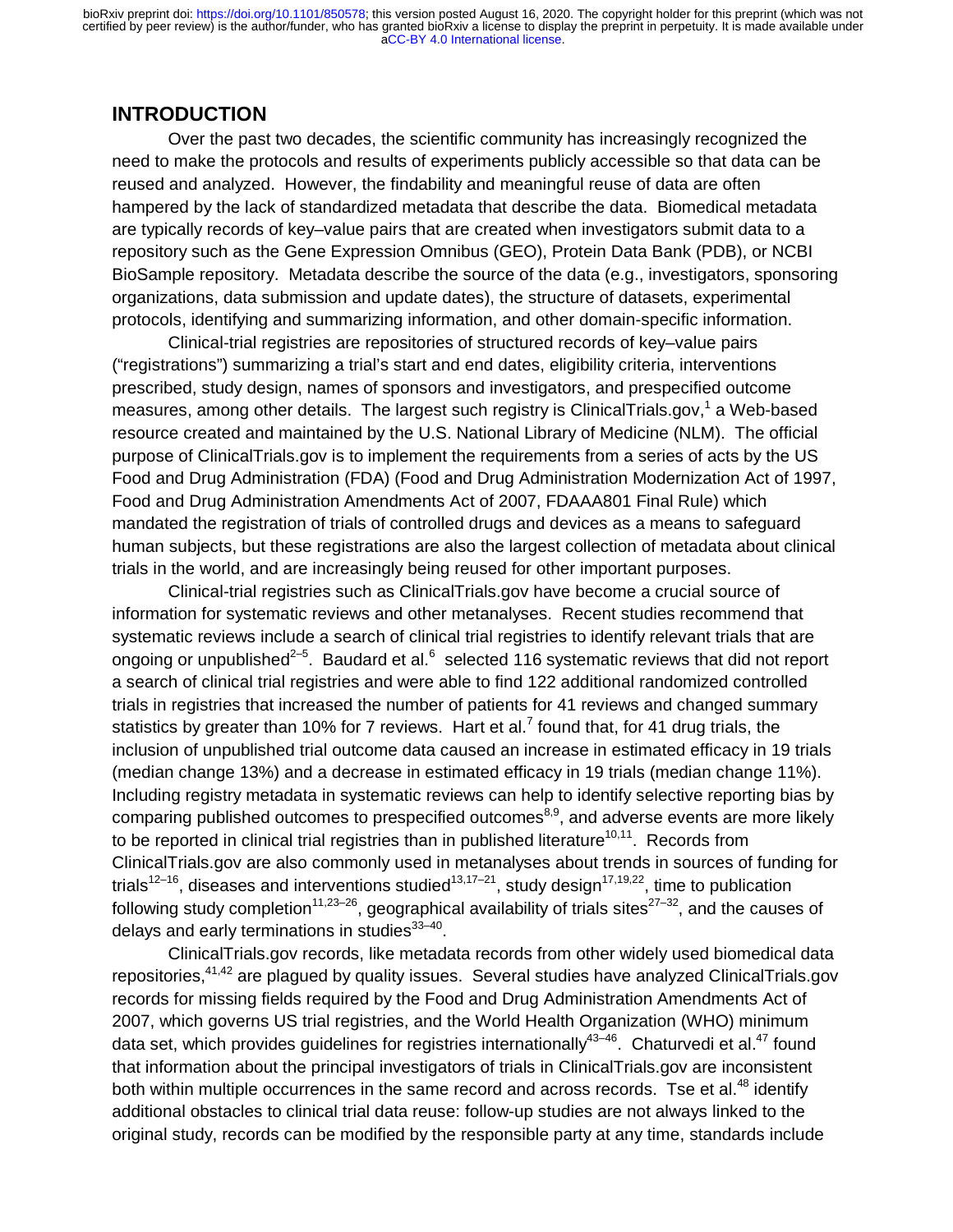both mandatory and optional data elements, and the presence of records in the database is biased by reporting incentives.

 While these quality issues with ClinicalTrials.gov records are known, we have found no analyses of whether trial records have several additional structural characteristics that facilitate the reuse of metadata, and that have been shown to be lacking in other biomedical repositories such as  $GEO^{41}$ , NCBI BioSample, and EBI BioSamples<sup>42</sup>. Specifically, we investigated whether clinical-trial metadata values conform to expected data types, whether values are ontology terms where recommended, and whether unstructured free-text elements could be replaced with structured elements. We also determined updated counts of records missing required elements. Finally, we examined the data-entry pipeline for ClinicalTrials.gov, mediated by software known as the Protocol Registration System (PRS)<sup>49</sup>, since, for both GEO and BioSamples metadata, the data-entry pipeline has been shown to have a significant effect on metadata quality<sup>41,42</sup>.

We found that automated validation rules within the PRS have been successful at enforcing type restrictions on numeric, date, and Boolean fields, and fields with enumerated values. However, fields for entry of contact information, principal investigators, study design, and outcome measures are frequently missing or underspecified. Values for fields commonly used in search queries, such as *condition*(s) and *intervention*(s), are not restricted to ontology terms, impeding search. Eligibility criteria, which could be used to facilitate the matching of patients to applicable clinical trials if stored in a structured format, are currently stored as semistructured free-text and cannot be used to query the repository.

### **BACKGROUND**

ClinicalTrials.gov was first released by the NLM in 2000, and it consists of a clinical-trial registration repository, the PRS for submitting records, and a user-facing website. The search portal of the user-facing website allows queries based on conditions, interventions, sponsors, locations, and other fields within the metadata.

#### *Data Entry: Protocol Registration System*

 The data-entry system for ClinicalTrials.gov is PRS, a Web-based tool that provides form-based entry pages and that also includes a quality-review pipeline with both automated validation rules and support for manual review by a member of the NLM staff. The PRS formbased entry system employs several methods to improve data quality. Markers by each field name indicate whether the element is required. Radio buttons are used for entry of Boolean values and drop-down menus are associated with fields that have enumerated values (**Figure 1**). Automated validation messages of four possible warning levels (**Table 1**) appear when errors or potentially wrong values are detected. The author may only submit the record for manual review when all errors are resolved.

| <b>Type</b> | <b>Explanation</b>                                                                          |
|-------------|---------------------------------------------------------------------------------------------|
| Error       | Problems that must be addressed (e.g., missing required content, internal<br>inconsistency) |
| Warning     | Items that are FDAAA required or FDAAA may be required (e.g., Study                         |

#### **Table 1- Warning Levels in the Protocol Registration System**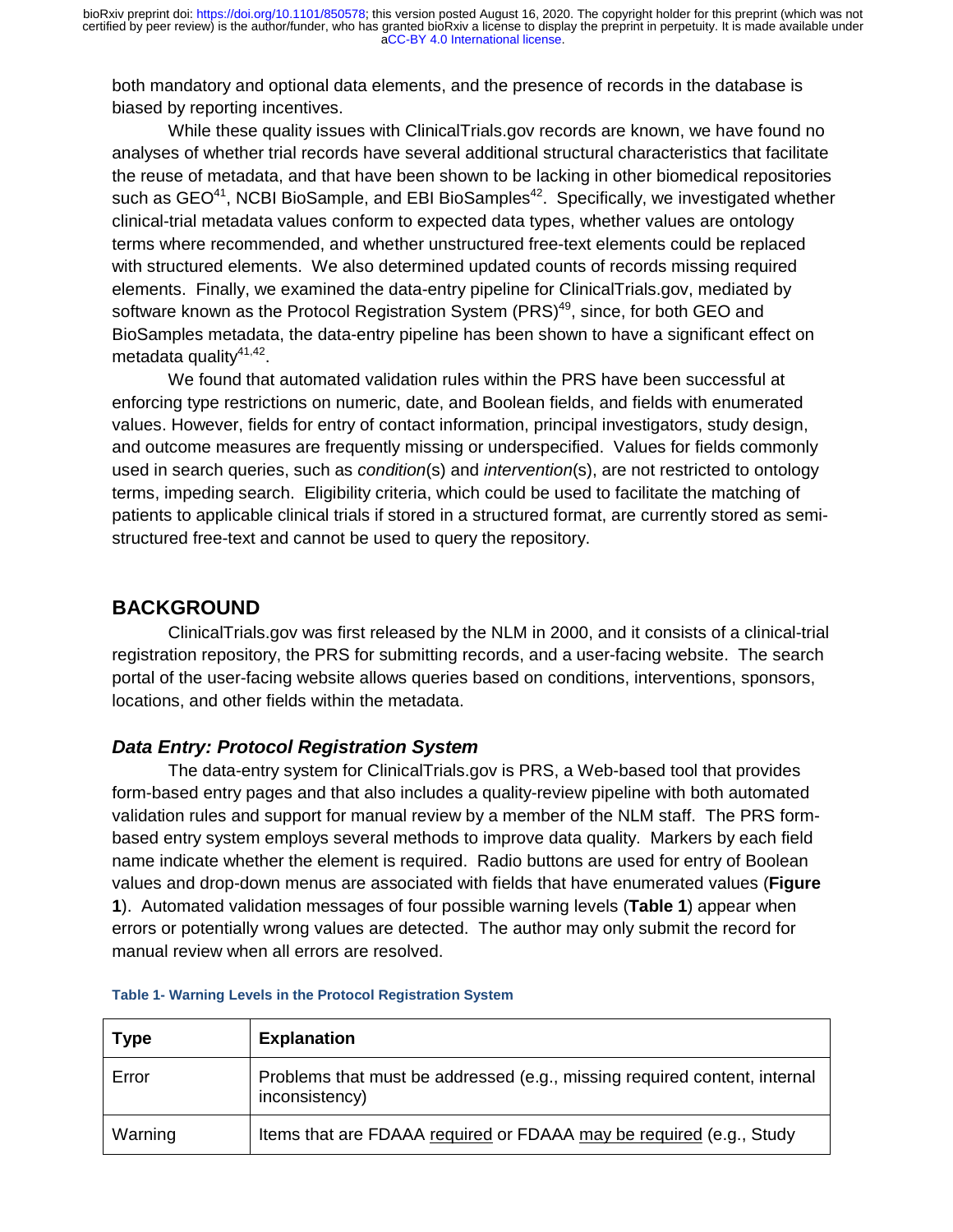|             | Start Date data element)                                                                                    |
|-------------|-------------------------------------------------------------------------------------------------------------|
| Alert       | Problems that need to be addressed                                                                          |
| <b>Note</b> | Potential problems that should be reviewed and corrected, if possible (if<br>not possible, then may ignore) |

### *Characteristics of High-Quality Metadata*

Communities of investigators in several biomedical domains have defined a "minimum information standard", or list of required fields, for metadata about a particular type of experiment (e.g., the Minimum Information About a Microarray Experiment (MIAME)<sup>50</sup>). FAIRsharing.org<sup>51</sup> provides a registry of such standards for metadata in various scientific disciplines. High quality, "complete" metadata contain values for all fields required by the relevant minimum information standard. For clinical-trial data, two main policies govern minimum information standards:

- 1. International Committee of Medical Journal Editors (ICMJE)/ World Health Organization (WHO) trial registration dataset $52$
- 2. Section 801 of the Food and Drug Administration (FDA) Amendments Act of 2007  $(FDAAA801)^{53}$ , and its Final Rule (42 CFR Part 11)<sup>54</sup>, which updated and finalized required element definitions

In principle, the WHO trial registration dataset<sup>52</sup> applies to all interventional trials in the world, whereas FDAAA801 applies only to interventional trials of controlled drugs and devices within the United States. In practice, however, ClinicalTrials.gov is the largest international repository of both types of trials, and its required element definitions correspond to those defined in FDAAA801. The ICMJE and WHO therefore accept trials that are fully registered in ClinicalTrials.gov as meeting their standard, and release an official mapping of WHO data elements to ClinicalTrials.gov data elements<sup>55</sup>.

Metadata schemas often require that values for certain fields be drawn from a particular biomedical ontology in order to prevent the usage of synonyms and to provide a defined range of values that can be used to query the metadata. Use of terms from well-known domainspecific ontologies is one of the fundamental guidelines enumerated by the FAIR principles for making scientific data and metadata Findable, Accessible, Interoperable, and Reusable<sup>56</sup>. Where appropriate, values should be defined using globally unique and persistent identifiers, such as the URIs of terms in (a particular version of) an ontology (e.g.,

http://purl.bioontology.org/ontology/MESH/D003920). A globally unique identifier denotes a term unambiguously, regardless of homonyms, and a persistent identifier gives researchers who consume metadata a reliable pointer to information about the term, such as labels, synonyms, and definitions.

## **METHODS AND MATERIALS**

ClinicalTrials.gov records are available as Web pages—accessible through the system's search portal—and as XML files (https://clinicaltrials.gov/AllPublicXML.zip). We downloaded all public XML trial records (n=302,091) on April 3, 2019. We conducted our analysis of the PRS system using a test environment, which allows records to be created but never submitted, maintained by Stanford University. We conducted several analyses on the XML records: We enumerated all fields that expect values to conform to a simple type (integer, Boolean, date, or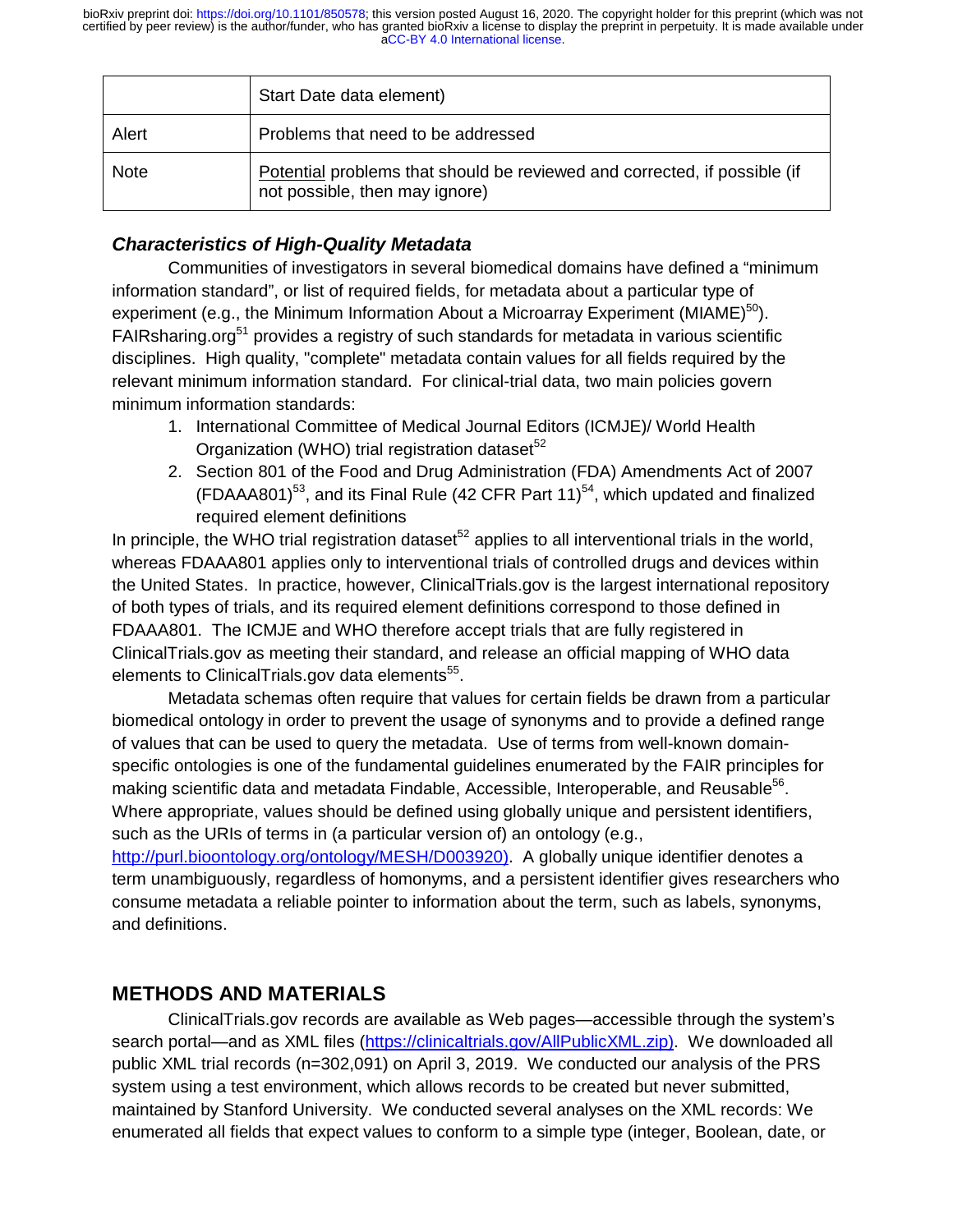enumerated values) or to be drawn from an ontology, and tested whether values adhere to type expectations. To evaluate completeness, we counted the numbers of records missing all fields required by FDAAA801. We used regular expressions to test whether values for *eligibility criteria* conformed to the expected semi-structured format.

 ClinicalTrials.gov contains three kinds of records: those for *interventional* trials (subjects are prospectively assigned interventions), for *observational* trials (outcomes are retrospectively or prospectively observed, but interventions are not prescribed; may additionally be designated *patient registries*), and *expanded-access* records. Expanded-access records exist in conjunction with existing records for interventional studies, in cases where study sponsors also administer the experimental interventions to patients who are ineligible for the main cohort. Because FDAAA801 only defines required fields for interventional trials, we conducted analyses of missing fields only on the set of 239,274 interventional records, and conducted all other analyses on the full set of 302,091 records.

## **Code Availability**

Code used to query the BioPortal API is available at https://github.com/lauramiron/metadataanalysis-tools. Python notebooks which reproduce all other analyses, tables, and figures are available at https://github.com/lauramiron/CTMetadataValidation.

## **Data Availability**

The data used and generated throughout the study described in this paper are available in Figshare at 10.6084/m9.figshare.12743939.

## **Data Element Definitions and Schema**

ClinicalTrials.gov data elements are defined in a free-text data dictionary (https://prsinfo.clinicaltrials.gov/definitions.html) and in an XML schema declaration (XSD). Definitions for important fields in our analyses are given in **Table 2**. We examined the type definition of each field according to both specifications, and we documented fields where discrepancies exist.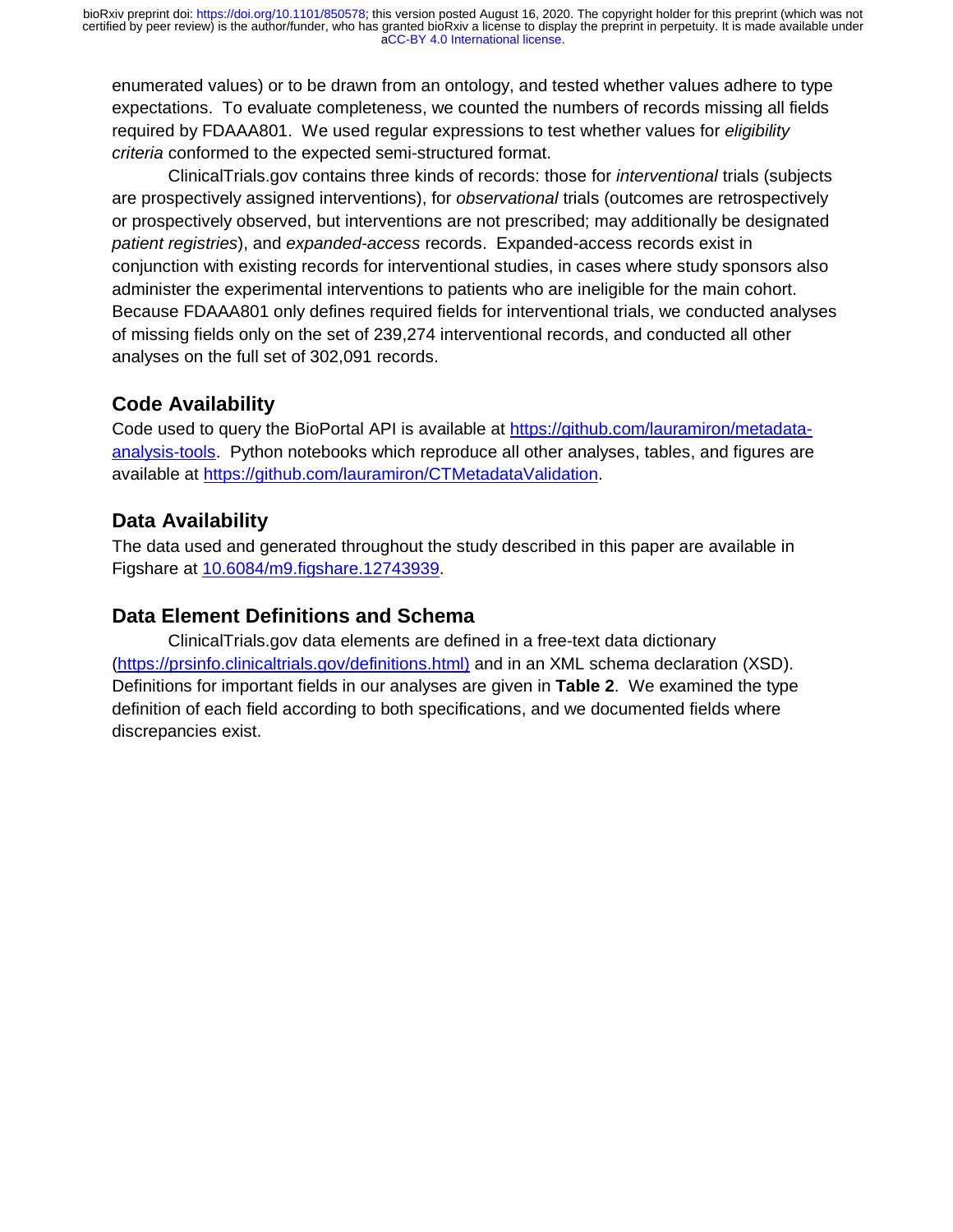#### **Table 2 – Significant Fields in ClinicalTrials.gov**

Definitions are adapted from the field definitions provided in the ClinicalTrials.gov data dictionary

| Condition                         | The name(s) of the disease(s) or condition(s) studied in the clinical<br>study                                                             |
|-----------------------------------|--------------------------------------------------------------------------------------------------------------------------------------------|
| <i><u><b>Intervention</b></u></i> | The intervention(s) associated with each arm or group, most<br>commonly a drug, device, or procedure                                       |
| <b>Eligibility Criteria</b>       | A limited list of criteria for selection of participants in the clinical<br>study, provided in terms of inclusion and exclusion criteria   |
| Outcome Measure                   | A prespecified measurement used to determine the effect of<br>experimental variables on human subjects in a clinical study                 |
| Responsible Party                 | Either a "Sponsor", "Principal Investigator", or "Sponsor-Investigator";<br>the party responsible for submitting information about a trial |
| <b>Overall Official</b>           | Person responsible for the overall scientific leadership of the protocol,<br>including study principal investigator                        |

### **Adherence to Simple Type Expectations**

We assigned each metadata field in the data dictionary to a category, and, for each category, we determined the type of validation that we would perform:

- Simple type (date, integer, age, Boolean) Validate records against the XSD.
- Enumerated-values field (data dictionary provides enumerated list of acceptable values) – Programmatically check values against expected values from data dictionary.
- Ontology-controlled field Validate values against the expected ontologies.
- Free text Validation of *eligibility criteria* element only, discussed below

### **Usage of Ontology Terms**

We used the National Center for Biomedical Ontology (NCBO) BioPortal API<sup>57</sup> to find ontology terms whose preferred names are exact matches for values for the *condition* and *intervention* fields. The *condition* and *intervention* fields within ClinicalTrials.gov records share characteristics of fields that could support and be improved by ontology restrictions on the allowed values: expected values for these fields are already likely to be found in well-known ontologies such as MeSH or RXNORM, unrestricted values for these fields are likely to introduce synonyms (e.g., the proprietary name and generic name for a drug), and they are important fields for querying the repository.

Currently, only the *condition* field is ontology-restricted in ClinicalTrials.gov. The data dictionary says to "use, if available, appropriate descriptors from NLM's Medical Subject Headings (MeSH)-controlled vocabulary or terms from another vocabulary, such as the Systemized Nomenclature of Medicine–Clinical Terms (SNOMED-CT), that has been mapped to MeSH within the Unified Medical Language System (UMLS) Metathesaurus."<sup>58</sup> To test adherence to this restriction, we used BioPortal to search for exact matches for each term, restricted to the 72 ontologies in the 2019 version of UMLS. To evaluate the degree to which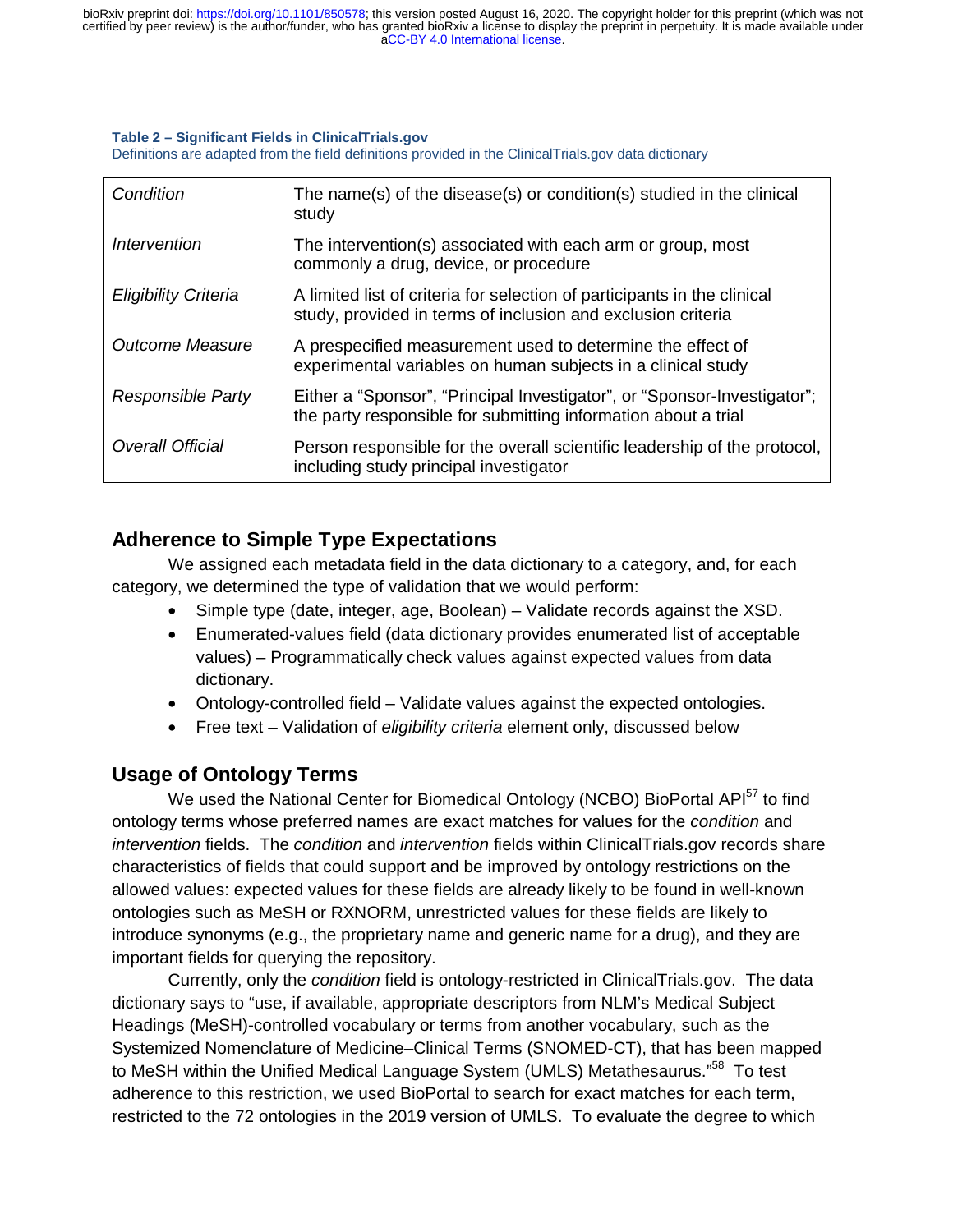*intervention* field values were ontology-restricted, we queried all ontologies in BioPortal for exact matches for each intervention listed.

## **Missing Fields**

We counted the number of records with missing fields for 28 of the 41 fields required by FDAAA801, the statute that defines the minimum required elements for clinical trial registrations in the US. We ignored five fields that are conditionally required based on information unavailable to us (e.g., secondary outcome measures must be listed, but only if they exist) (*Pediatric Postmarket Surveillance, Other Names for Interventions, Post Prior to FDA Approval/Clearance, Product Manufactured in or Exported from the U.S., Secondary Outcome Measure Information*), three fields stored internally by ClinicalTrials.gov but not made public *FDA IND or IDE, Human Subject Protection Board Review Status, Responsible Party Contact Information*), three fields which were not added to ClinicalTrials.gov until November 2017 concerning FDA regulations (*Studies an FDA-regulated Device Product, Studies an FDAregulated drug product, Device or Product Not Approved/Cleared by FDA*), and two fields that represent administrative data present in all records (*Unique Protocol Identification Number, Record Verification Date*).

Some required data element definitions were updated by the Final Rule, an amendment to FDAAA801 released on September 09, 2016. The new element definitions are legally required for all trials with start dates on or after January 18, 2017, and ClinicalTrials.gov released updated element definitions on January 11, 2017 to support the Final Rule regulations. We therefore count the number of records missing each of the 28 fields for the set of interventional records whose listed start date is before January 18, 2017, and for the set of interventional records whose start date is on or after January 18, 2017. We also divided records based on the *agency class* of the trial's lead sponsor, which may be "NIH", "U.S. Fed" (U.S. governmental agencies other than NIH), "Industry", or "Other", and counted the number of records missing required fields in each of these four categories.

We also counted the number of records with no listed "Principal Investigator", required by the WHO dataset (called *Contact for Scientific Inquiries*), but not required by FDAAA801. A principal investigator may be listed within a ClinicalTrials.gov record either in the *responsible party* element when the *responsible party type* is "Principal Investigator" or "Sponsor-Investigator", or in the *overall official* element.

### **Eligibility Criteria**

 The expected format for eligibility criteria in ClinicalTrials.gov is a bulleted list of strings that enumerate the criteria below the headers 'Inclusion Criteria' and 'Exclusion Criteria'. We used regular expressions to categorize the eligibility criteria from every trial record (n=302,091) as: 1) correctly formatted; 2) correct headers but not a bulleted list of criteria; or 3) missing or malformed headers (and, possibly, not formatted as a bulleted list). Out of the 117,906 records in group 2 and group 3, we manually reviewed a convenience sample of 400 records, selected at random, allowing us to extrapolate (with 95 +/- 5% confidence) the number of eligibility definitions that failed to parse because they listed criteria for more than one sub-group of participants (e.g., different criteria for subjects with the studied condition and for healthy participants, different criteria for participants assigned to surgical and non-surgical intervention arms), which is not permitted in the current format.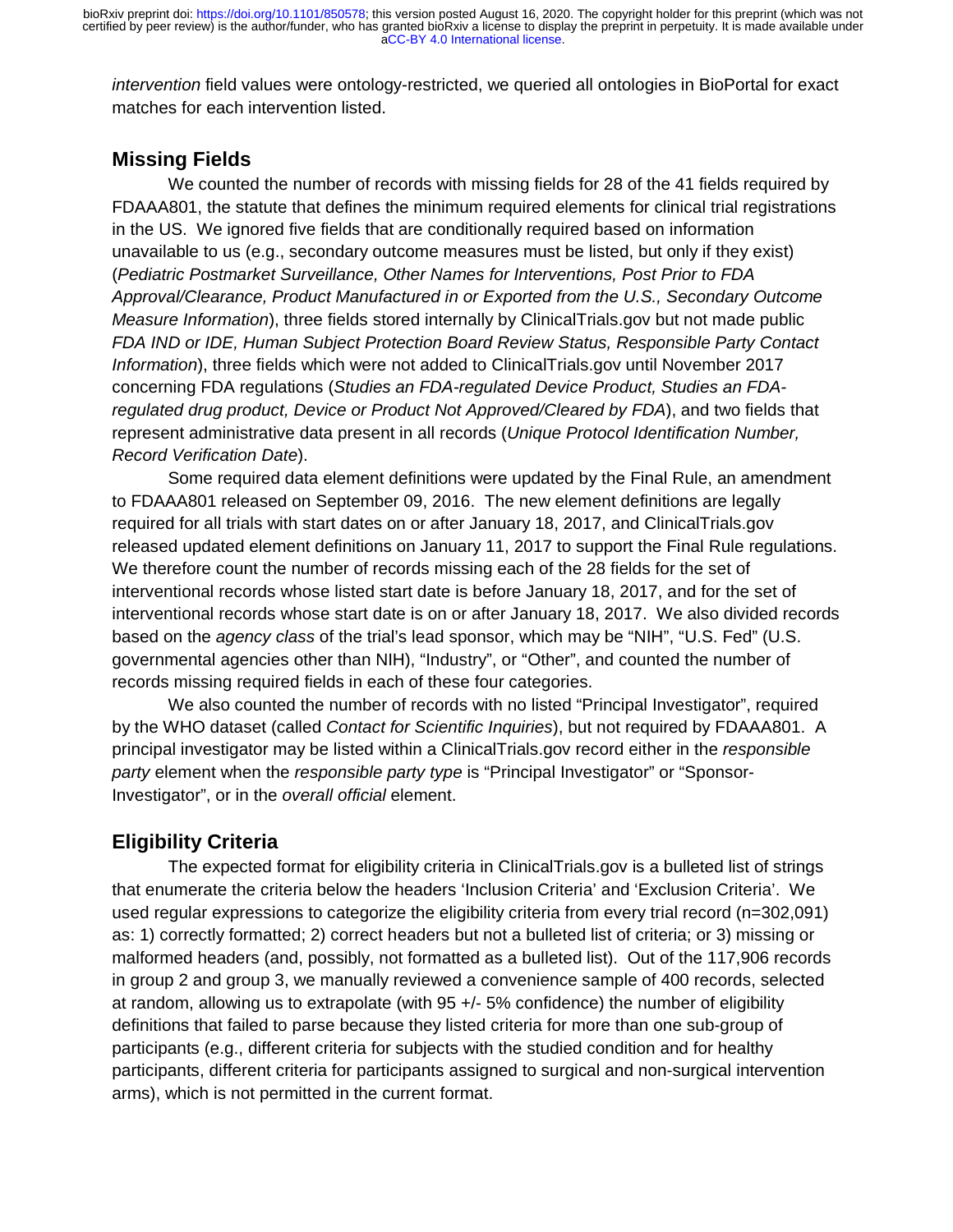# **RESULTS**

## **Simple Type Expectations**

The ClinicalTrials.gov XSD schema contained type definitions for all Boolean, integer, date, and age fields, and all records validated against this XSD (**Table 3**). Therefore, all records contain correctly typed values for all occurrences of these elements.

#### **Table 3 - Adherence to type expectations for Boolean, integer, date, and age fields**.

All Boolean, integer, date, and age fields are typed in the XSD, and all values for these fields in all public records are correctly typed. Date XML elements may optionally have an attibute designating them 'Actual', 'Anticipated', or 'Estimate'. For age fields, records may represent equivalent ages with different units (e.g., '2 Years' and '24 Months').

| Type           | Num.<br>fields | <b>Field Names</b>                                                                                                                                                                                                                                      | Format                                                                                                                                                                                              |  |
|----------------|----------------|---------------------------------------------------------------------------------------------------------------------------------------------------------------------------------------------------------------------------------------------------------|-----------------------------------------------------------------------------------------------------------------------------------------------------------------------------------------------------|--|
| <b>Boolean</b> | 11             | has_expanded_access, has_dmc, is_fda_regulated_drug,<br>is fda regulated device, is unapproved device, is ppsd,<br>is us export, expanded access type individual,<br>expanded_access_type_intermediate,<br>expanded_access_type_treatment, gender_based | 'Yes No'                                                                                                                                                                                            |  |
| Integer        | 3              | number_of_arms, number_of_groups, enrollment                                                                                                                                                                                                            | xs:integer                                                                                                                                                                                          |  |
| Date           | 4              | start_date, completion_date, primary_completion_date,<br>verification date                                                                                                                                                                              | '(Unknown)((January)February March April May June J<br>uly August September October November December)<br>(([12]?[0-9][30]31), )?[12][0-9]{3}))', plus optionally:<br>'Actual Anticipated Estimate' |  |
| Age            | 3              | minimum_age, maximum_age                                                                                                                                                                                                                                | 'N/Al([1-9][0-<br>9]*(Year Years Month Months Week Weeks Day Days <br>Hour Hours Minute Minutes))'                                                                                                  |  |

## **Fields with Enumerated Values**

 The trial metadata contained very few "rogue" values (not drawn from the data dictionary) for fields with enumerated values (**Table 4**). Only nine of fifteen fields are typed within the XSD, however, and the untyped fields appear as free text to programs ingesting the raw XML files. For two fields, *allocation* and *masking*, the enumerated permissible values in the data dictionary use different syntax than the values that appear in the XML records (**Table 4**). The dictionary lists the acceptable values for *allocation* as "Single Group", "Parallel", "Crossover", "Factorial", and "Sequential", but values appear in the records as "Single Group *Assignment*", "Parallel Group *Assignment*", etc. For the *masking* field, the data dictionary instructs the user to select from "Participant", "Care Provider", "Investigator", "Outcomes Assessor", or "No Masking", but values appear in the actual metadata with the additional text "Single", "Double", "Triple", or "Quadruple" to indicate the number of roles for people involved in the trial who are masked (or "blinded") from knowing who has received the experimental intervention.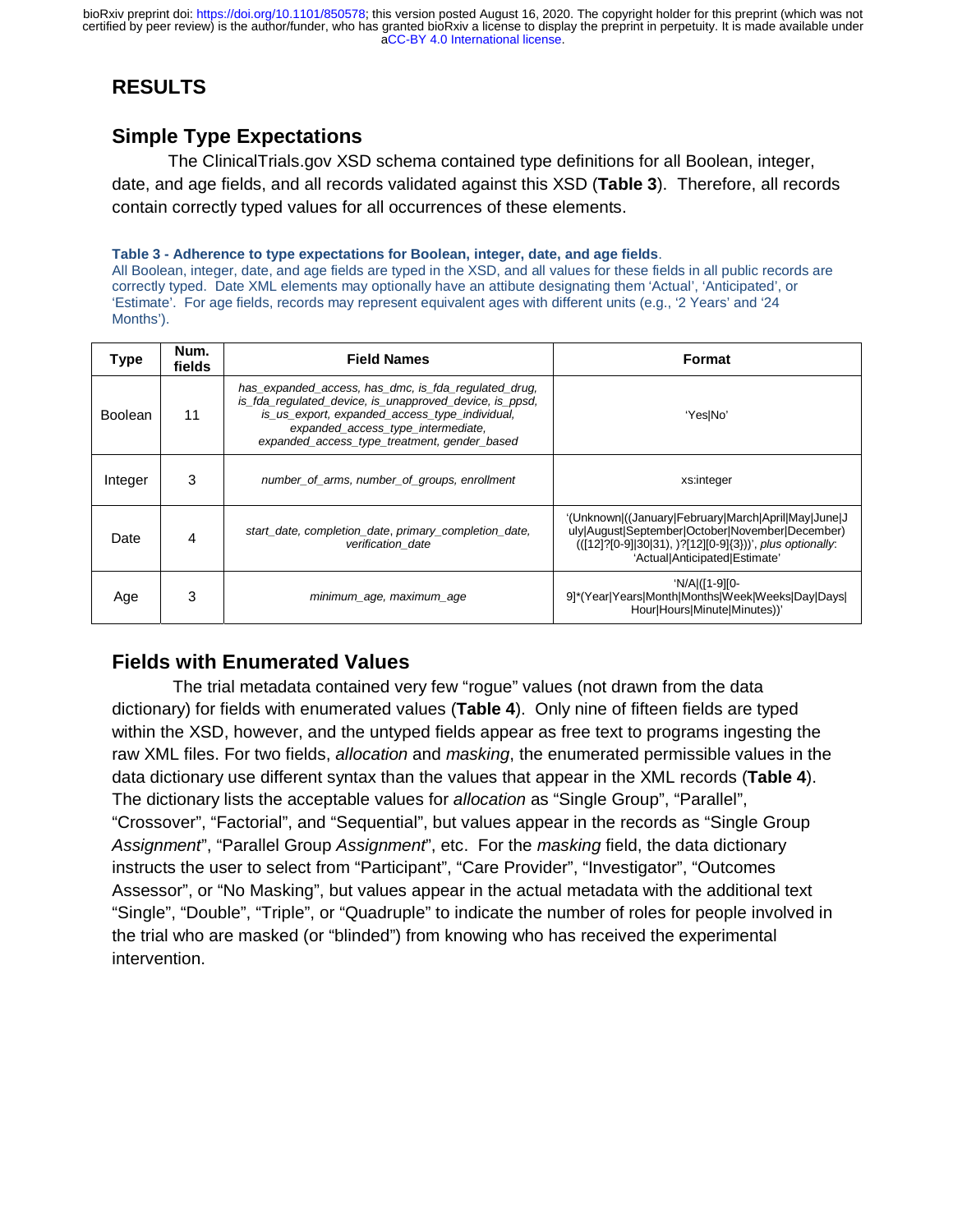#### **Table 4 – Enumerated Value Fields Validation Results**

Fifteen fields have an enumerated set of permissible values in the ClinicalTrials.gov data dictionary, but 6 are not typed within the XSD. Four of these 6 contain rogue values. For the *interventional study model* and *masking* fields, all values in public records are valid, but the data dictionary does not correctly describe the format of values. The actual format of *interventional study model* values include the word 'assignment' (e.g., 'Parallel Group Assignment' rather than 'Parallel Group'). Values for masking include the word 'single/double/triple/quadruple' in addition to the types of individuals providing masking.

| Field                                   | Valid Value Set (data dictionary)                                                                                                                        | <b>Records</b><br>With<br>Rogue<br><b>Values</b> | <b>Observed Rogue Values</b>                                                                               | Value<br>Set<br>Definedl<br>in<br>XSD? |
|-----------------------------------------|----------------------------------------------------------------------------------------------------------------------------------------------------------|--------------------------------------------------|------------------------------------------------------------------------------------------------------------|----------------------------------------|
| Study Type                              | Interventional, Observational, Observational [Patient Registry],<br><b>Expanded Access</b>                                                               | 0                                                |                                                                                                            | Y                                      |
| Overall<br><b>Recruitment Status</b>    | Not yet recruiting, Recruiting, Enrolling by invitation, "Active, not<br>recruiting", Completed, Suspended, Terminated, Withdrawn                        | 0                                                |                                                                                                            | Y                                      |
| Responsible Party,<br>by Official Title | Sponsor, Principal Investigator, Sponsor-Investigator                                                                                                    | 0                                                |                                                                                                            | Y                                      |
| <b>Study Phase</b>                      | N/A, Early Phase 1, Phase 1, Phase 1/Phase 2, Phase 2/Phase<br>3. Phase 3. Phase 4                                                                       | 0                                                |                                                                                                            | Y                                      |
| Intervention Type                       | Drug, Device, Biologic/Vaccine, Procedure/Surgery, Radiation,<br>Behavioral, Genetic, Dietary Supplement, Combination Product,<br>Diagnostic Test, Other | 0                                                |                                                                                                            | Y                                      |
| Sex                                     | All, Male, Female                                                                                                                                        | 0                                                |                                                                                                            | Y                                      |
| Sampling Method                         | Probability Sample, Non-Probability Sample                                                                                                               | 0                                                |                                                                                                            | Y                                      |
| <b>Overall Study</b><br>Official's Role | Study Chair, Study Director, Study Principal Investigator                                                                                                | 0                                                |                                                                                                            | Y                                      |
| <b>Individual Site</b><br><b>Status</b> | Not yet recruiting, Recruiting, Enrolling by invitation, "Active, not<br>recruiting", Completed, Suspended, Terminated, Withdrawn                        | 0                                                |                                                                                                            | Y                                      |
| Interventional<br><b>Study Model</b>    | Single Group, Parallel, Crossover, Factorial, Sequential                                                                                                 | 0*                                               | Notes: Values appear in XML as<br>"Single Group Assignment",<br>"Parallel Group Assignment", etc.          | N                                      |
| Masking                                 | Select all that apply: Participant, Care Provider, Investigator,<br>Outcomes Assessor, No Masking                                                        | $0^*$                                            | Notes: Values appear in XML as<br>"Double(Participant, Care<br>Provider)", "Single(Investigator)",<br>etc. | N                                      |
| <b>Primary Purpose</b>                  | Treatment, Prevention, Diagnostic, Supportive Care, Screening,<br>Health Services Research, Basic Science, Device Feasibility,<br>Other                  | 196                                              | Educational/Counseling/Training                                                                            | N                                      |
| Allocation                              | N/A, Randomized, Nonrandomized                                                                                                                           | 78                                               | Random Sample                                                                                              | N                                      |
| Arm Type                                | Experimental, Active Comparator, Placebo Comparator, Sham<br>Comparator, No Intervention, Other                                                          | 21                                               | Case, Control, Treatment<br>Comparison                                                                     | N                                      |
| Observational<br><b>Study Model</b>     | Cohort, Case-Control, Case-Only, Case-Crossover, Ecologic or<br>Community Studies, Family-Based, Other                                                   | 5343                                             | Case Control, Defined Population,<br>Natural History                                                       | N                                      |
| Time Perspective                        | Retrospective, Prospective, Cross-sectional, Other                                                                                                       | 622                                              | Longitudinal,<br>Retrospective/Prospective                                                                 | N                                      |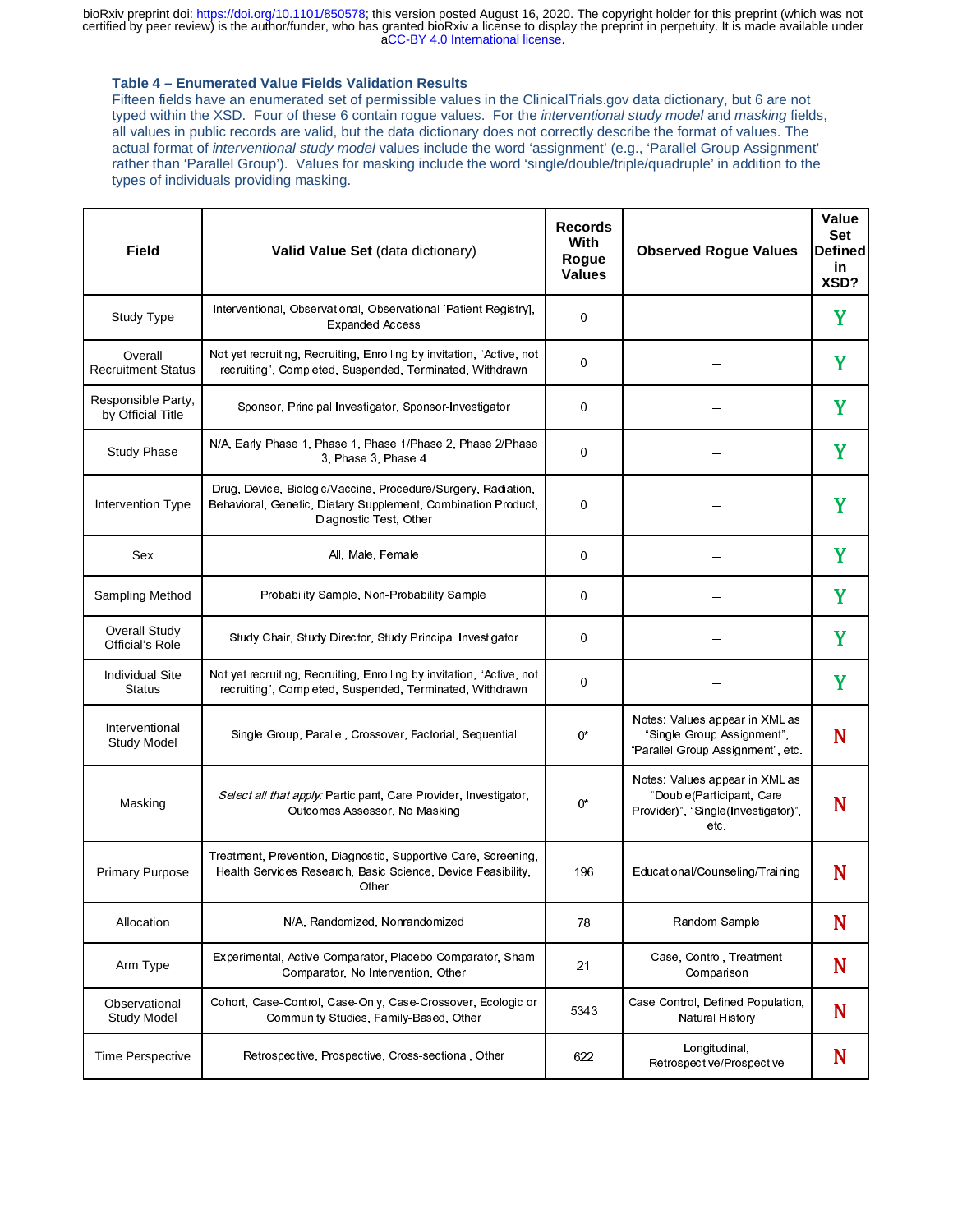## **Completeness**

**Table 5** shows the number of interventional trial records that are missing for each of the elements required by the FDAAA801 Final Rule. Fourteen of the 41 required fields (*Brief Title, Brief Summary, Study Phase, Study Type, Primary Disease or Condition Being Studied, Intervention Name(s), Intervention Type, Eligibility Criteria, Sex/Gender, Age Limits, Overall Recruitment Status, Name of the Sponsor, Responsible Party by Official Title, Secondary ID*) are omitted because they are present in all records or are missing in a negligible number of records  $(<.03\%)$ .

 Several elements were added or updated in the Final Rule. *Official title*, *why study stopped* (for a study that is "suspended", "terminated" or "withdrawn" prior to its planned completion), *study start date*, and *study completion date* were recommended but not required for studies with start dates before the effective date of the Final Rule. FDAAA801 defines a single study design element whose textual definition states that study design information should include "Interventional study model, number of arms, arm information, allocation, masking, and whether a single-arm trial is controlled." This information was stored in ClinicalTrials.gov records as a comma-separated list. The Final Rule eliminates the single-arm control element, makes *interventional model*, *allocation*, *enrollment*, and *masking* required sub-elements of *study design*, and makes *number of arms* and *arm information* separate required elements.

The curators at the NLM have parsed the study design information in historical records and inserted it into the new structured element. However, there is no way to confirm that this conversion was done with complete accuracy, and any unstructured data in the original study design elements have been lost, even within the historical versions of records that ClincalTrials.gov provides. *Arm information* consists of a *label* (e.g., the name of the experimental intervention used or placebo), *type* ("Experimental", "active comparator", "placebo comparator", or "other"), and *description*. *Label* and *type* were present in all listed arms, but 10% of the records failed to list any study arms.

#### **Table 5 - Missing required fields, before and after passage of FDA Final Rule**

For fields required by the FDAAA801 Final Rule, table lists the percentage of all interventional records (n=239,274) missing the field, and the percentage of all interventional records with start dates after the effective date of the Final Rule (n=46,289) missing the field. **m** indicates multiple instances of field are permitted; a multiple field is considered 'missing' if there are no listed occurrences of field. **c** indicates a conditionally required element, such as *Why Study Stopped*, which is required only if the study terminated before its expected completion date. Conditionally required elements are considered missing if they are both missing and conditionally required for the given record.

| <b>Required Field Name</b>  |                            |                                                                                               | <b>Number of Interventional</b><br><b>Records Missing Field</b> |                                              |
|-----------------------------|----------------------------|-----------------------------------------------------------------------------------------------|-----------------------------------------------------------------|----------------------------------------------|
|                             |                            | Trials starting<br>before 01/18/17,<br>effective date of<br><b>Final Rule</b><br>$(n=192985)$ | Trials starting<br>on or after<br>01/18/17<br>$(n=46289)$       | All Interventional<br>Trials<br>$(n=239274)$ |
| (i) Descriptive Information |                            |                                                                                               |                                                                 |                                              |
| (B) Official Title          |                            | 7038                                                                                          | 10                                                              | 2.9%                                         |
| (D) Primary Purpose         |                            | 8253                                                                                          | 6                                                               | 3.5%                                         |
| (E) Study Design            | interventional study model | 6834                                                                                          | $\mathbf 0$                                                     | 2.9%                                         |
|                             | number of arms             | 23,832                                                                                        | 296                                                             | 10%                                          |
|                             | allocation                 | 44,552                                                                                        | 11938                                                           | 24%                                          |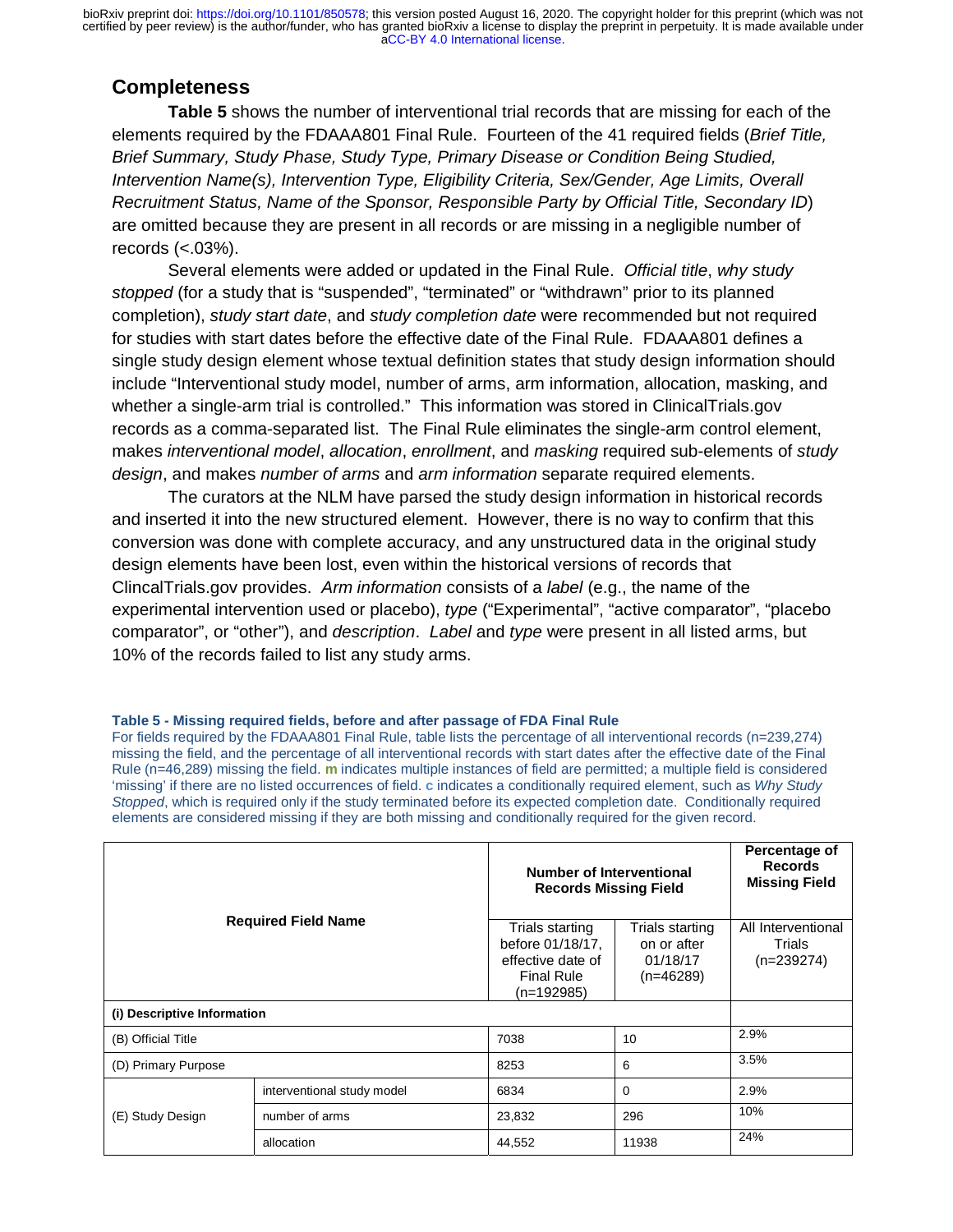|                                              | masking                                                       | 5423    | 1              | 2.3% |
|----------------------------------------------|---------------------------------------------------------------|---------|----------------|------|
|                                              | arm information m                                             | 23,832  | 296            | 10%  |
|                                              | (L) Intervention Description, for each intervention studied m | 45,433  | 29             | 19%  |
| (S) Study Start Date                         |                                                               | 2950    | 3              | 1.3% |
| (T) Primary Completion Date                  |                                                               | 15,044  | $\mathbf 0$    | 6.3% |
| (U) Study Completion Date                    |                                                               | 13,516  | 21             | 5.7% |
| (V) Enrollment                               |                                                               | 3966    | 0              | 1.7% |
|                                              | outcome measures missing                                      | 7,786   | $\mathbf 0$    | 3.3% |
| (W) Primary Outcome<br>Measure Information m | time frame                                                    | 12,865  | $\mathbf 0$    | 5.4% |
|                                              | description                                                   | 82,862  | 5,086          | 37%  |
| (ii) Recruitment Information                 |                                                               |         |                |      |
| (D) Accepts Healthy Volunteers               |                                                               | 1,323   | $\mathbf 0$    | .55% |
| (F) Why Study Stopped c                      |                                                               | 4,385   | $\overline{2}$ | 1.8% |
| (G) Individual Site Status c m               |                                                               | 0       | $\mathbf 0$    | 0%   |
| (H) Availability of Expanded Access          |                                                               | 3,158   | 833            | 1.7% |
| (iii) Location and contact information       |                                                               |         |                |      |
| (C) Facility Information<br>m                | no listed facilities                                          | 20,351  | 5,602          | 11%  |
|                                              | facility name, city, or country missing                       | 7,899   | 17             | 3.3% |
|                                              | Overall contact info OR contact info for<br>each site         | 163,905 | 13,123         | 74%  |

Most required fields are present in nearly all records submitted after the January 2017 update to ClinicalTrials.gov because automated PRS validation rules prevent the submission of records with missing required fields. However, contact information was frequently missing or underspecified both before and after the Final Rule. Contact information consisting of a *name*, *phone number*, and *email address* is required either for each individual facility, or a single *overall contact* is required for the trial. No *overall contact* is given in 223,468 trials (74% of all trials), and of those trials only 5,475 list a primary contact for each trial location. Of all 385,279 contact details that are provided, either as the *overall contact* or a location-specific contact, 81,195 (21%) lack a phone number and 86,611 (22%) lack an email address.

 We also counted the number of interventional trial records missing values from each of the 41 fields required by the Final Rule after categorizing the records based on the *agency class* of the lead sponsor. We found 6,851 trials sponsored by the NIH, 3,032 trials sponsored by "U.S. Fed" (US governmental agency other than NIH), 69,100 trials sponsored by industry, and 160,291 trials with *agency class* "other". We found that records from trials with a lead sponsor of "NIH" contain significantly more missing values than do those from the other three agency classes. The fields for which the difference in the number of records missing a value for the field across agency class is the greatest are displayed in **Figure** *2*. There was not a significant difference in completeness of other fields across agency class of lead sponsor; record counts for all missing fields for all agency classes are included in the supplementary material.

 The eighth element in the WHO dataset is a *Contact for Scientific Queries*, and its description states that there must be "clearly assigned responsibility for scientific leadership to a named Principal Investigator" and that this data element must include "Name and title, email address, telephone number, postal address and affiliation" of the PI, even if additional contact details are provided for a second contact. The FDA requires only a responsible party, which is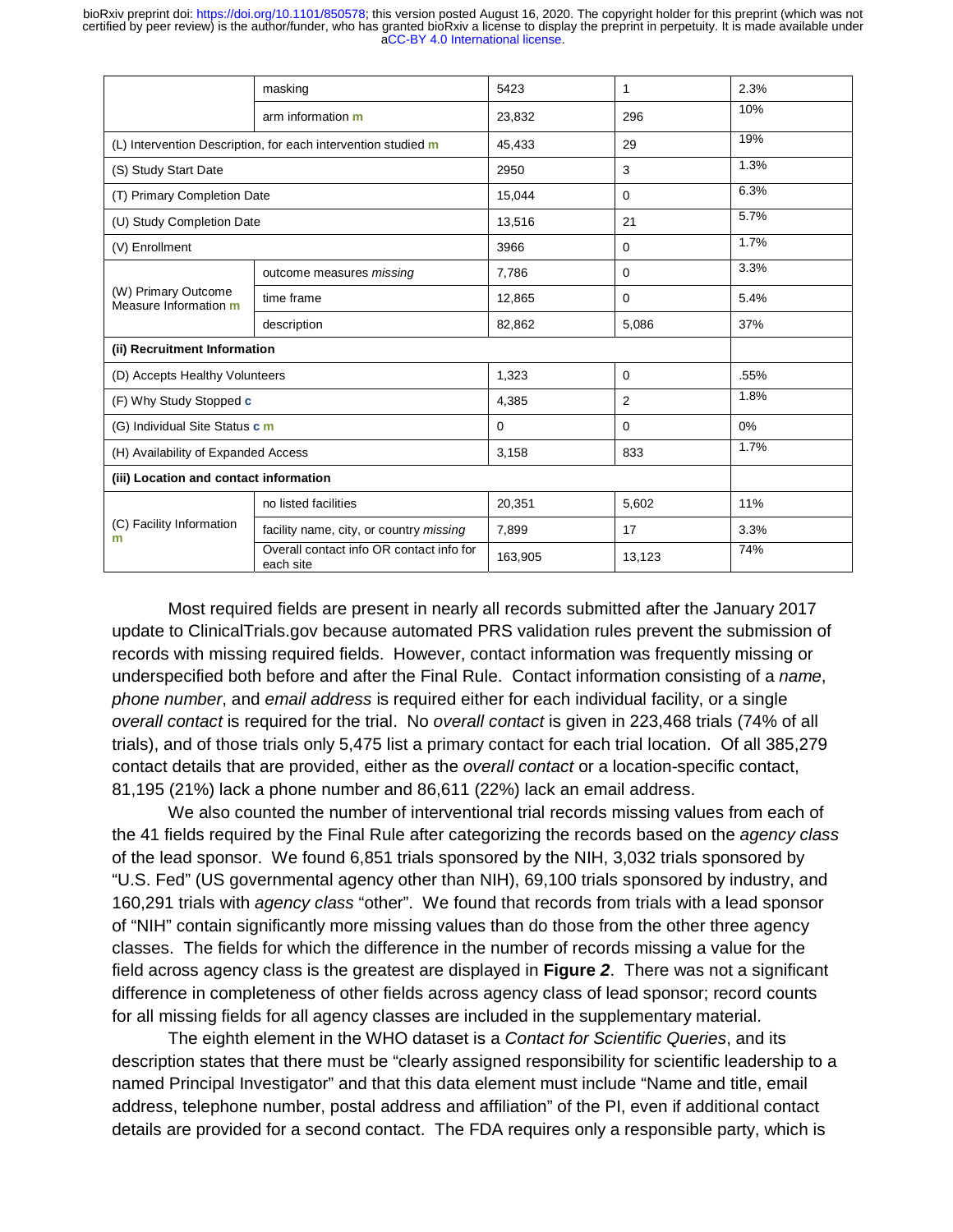permitted to be a sponsor. If the *responsible party type* is "Principal Investigator" or "Sponsor-Investigator", then only *name*, *investigator affiliation*, and *investigator title* are required. ClinicalTrials.gov provides an additional element, *overall official*, which corresponds to the WHO PI element, but it is not required, and the element definition does not include contact information.

 Out of 302,091 trials, 35,226 (12%) have no listed principal investigators, 22,557 (7.5%) have a *responsible party type* of "Principal Investigator" or "Sponsor-Investigator" but do not separately designate an *overall official*, 162,985 (54%) have an *overall official* and a nonscientific responsible party (e.g., a sponsor), and 81,323 (27%) list both an *overall official* and *investigator information* for the responsible party.

 We noticed irregularities in the structure of both investigator and contact-related elements. Within the XSD, an investigator has sub-fields *first name*, *middle name*, *last name*, *degrees*, *role*, *affiliation*, and a contact has sub-fields *first name*, *middle name*, *last name*, *degrees*, *phone*, *phone ext*, and *email*. However, *first name*, *middle name*, and *degrees* are missing in all investigators and contacts in all records, and instead the individual's full name and degrees all appear within the value of the *last name* field (e.g., "Sarah Smith, M.D."). The *responsible party* element contains sub-fields *investigator affiliation*, *investigator full name*, and *investigator title* with no field for degrees.

#### **Ontology-Restricted Fields**

The only field currently restricted to terms from an ontology is the *condition* field. Rather than being restricted to a single ontology, authors are encouraged to use either MeSH terms, or terms than can be mapped to MeSH through the UMLS metathesaurus. Within the ClinicalTrials.gov records, values for *condition* appear as simple strings (e.g., "diabetes mellitus") rather than as globally unique, persistent identifiers. During metadata creation, PRS attempts to map user-submitted *condition* strings to UMLS concepts. If the mapping is successful, PRS accepts the user string as-is, without including the UMLS concept identifier in the metadata or replacing the user string with a standard syntactic representation of the concept. Alternative spellings ("tumor" vs "tumour") and synonyms ("breast cancer" vs "malignant neoplasm of the breast") are not harmonized.

ClinicalTrials.gov addresses searchability issues that would normally arise in a database containing unharmonized synonyms by building a computation engine into its search portal that parses queries for UMLS concepts, and includes synonyms in the search (**Table 6**). While this system mitigates some of the issues arising from synonyms and alternative spellings, it is available only through the ClinicalTrials.gov search portal, and unharmonized values persist in the raw metadata. Only synonyms for the query term are provided, and users cannot browse from their original query to more or less general concepts (e.g., in the MeSH hierarchy) in order to refine their search. These detected synonyms are always included and the user cannot choose to search for an exact phrase.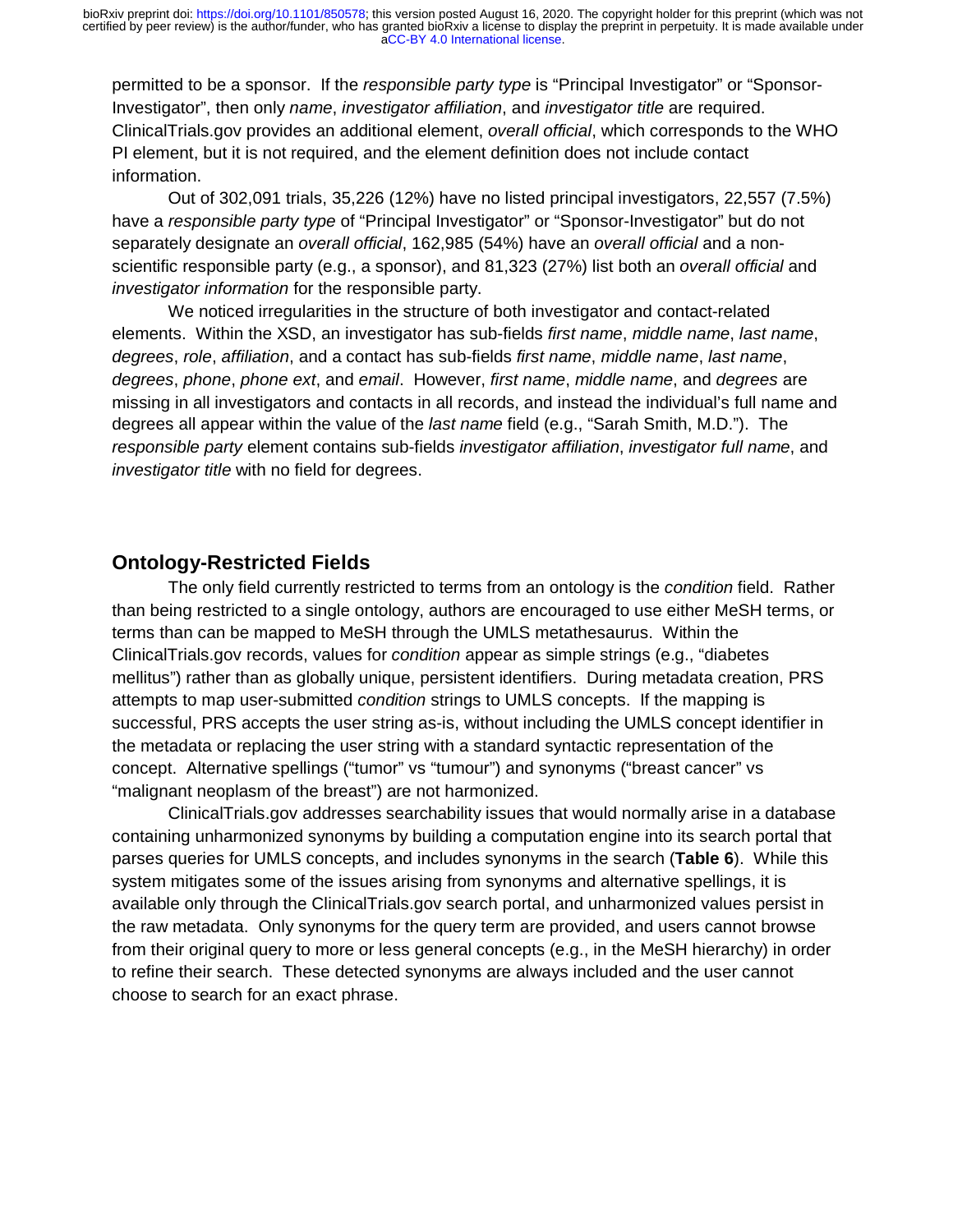**Table 6 - Synonyms Added by ClinicalTrials.gov for Search Term "Cancer"**  Behind the scenes, the ClinicalTrials.gov search portal adds 7 synonyms to a user query for "cancer". Note: Inconsistent capitalization accurately reflects how terms are displayed in ClinicalTrials.gov.

| <b>Query Term</b>         | Num. Search<br><b>Results</b> |
|---------------------------|-------------------------------|
| cancer                    | 74,385 studies                |
| <b>Synonyms</b>           |                               |
| Neoplasm                  | 66,572 studies                |
| Tumor                     | 16,473 studies                |
| Malignancy                | 3,128 studies                 |
| Oncology                  | 1,249 studies                 |
| Neoplasia                 | 622 studies                   |
| neoplastic syndrome       | 592 studies                   |
| <b>Neoplastic Disease</b> | 22 studies                    |

We performed a comprehensive search for concepts in UMLS ontologies that matched the values given for the *condition* field. First, we checked adherence to the restrictions as they are defined. We found that only 306,197 (62%) of the 497,124 listed conditions return an exact match in MeSH, and only 402,875 (81%) have an exact match in any UMLS-mapped ontology. Second, we evaluated whether any UMLS ontology alone was sufficient to provide all terms used for the condition field (**Figure 3**). Of the 190,927 condition terms that have no match in MeSH, 96,678 conditions (51%) do have an exact match in another ontology. MeSH provides the best coverage of any single ontology, but it does not cover significantly more terms than MEDDRA, which contains matches for 230,639 conditions (46%), or SNOMED-CT, which contains matches for 224,008 conditions (45%).

We verified that the *intervention* field could be restricted to ontology terms without significant loss of specificity, by demonstrating that 256,463 out of 557,436 listed intervention values (46%) can be matched to terms from BioPortal ontologies, even without any preprocessing (**Figure 4**). All interventions have an associated *intervention type*, one of the eleven choices in **Figure 4**, and usage of ontology terms varies greatly between types.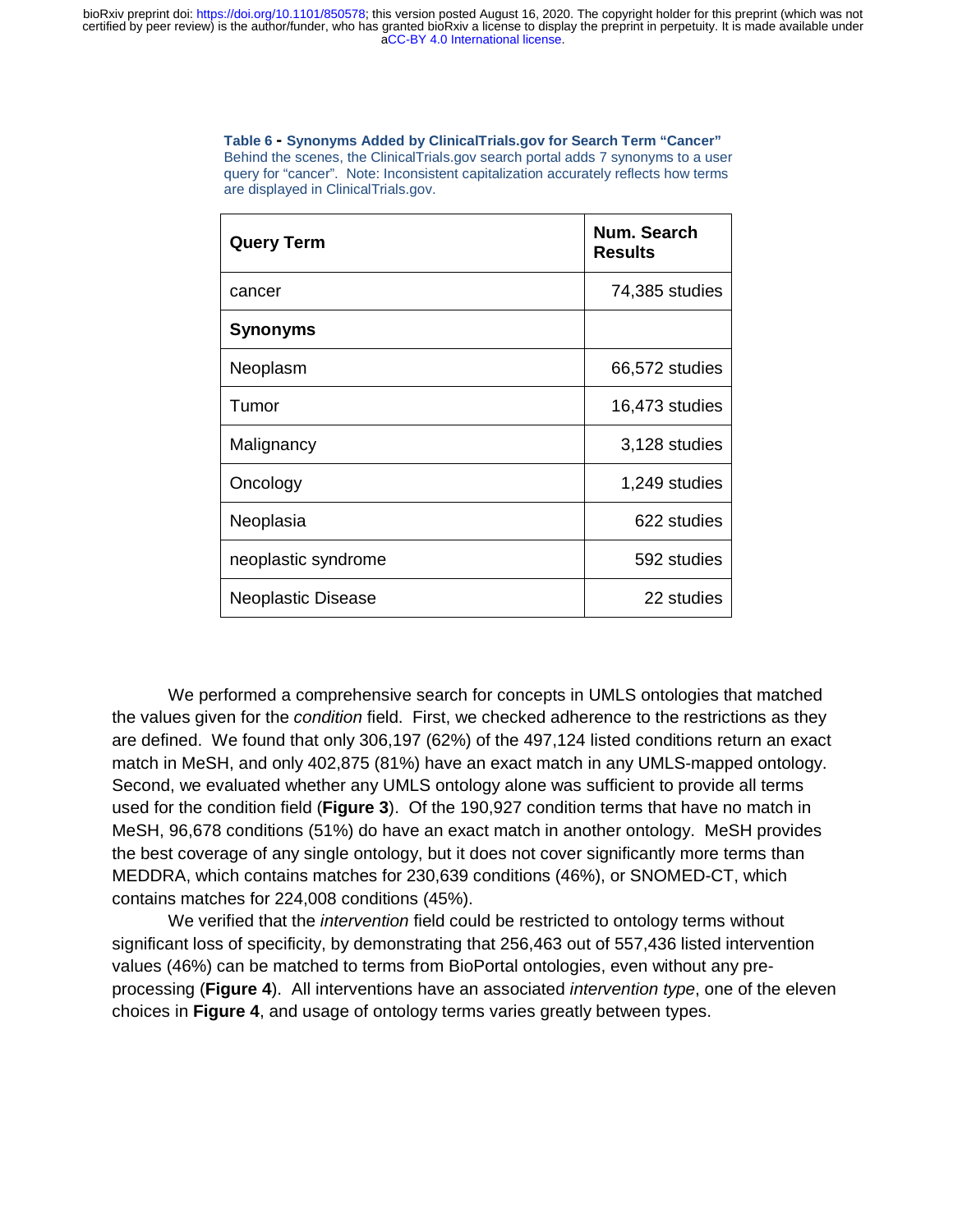# **Eligibility Criteria**

 The eligibility-criteria element is a block of semi-formatted free text. The data dictionary says to "use a bulleted list for each criterion below the headers 'Inclusion Criteria' and 'Exclusion Criteria'", and the PRS prepopulates a textbox with the correct format. However, there is no enforced format restriction. We find that only 183,312 records (61%) follow the expected format for eligibility criteria (**Table** *7*). Error types include:

- Missing one or both inclusion/exclusion headers
- Misspelled or alternative inclusion/exclusion headers
- Criteria not formatted, or only partially formatted as a bulleted list
- Criteria defined for sub-groups of participants, and/or defined for non-subjects

**Table 7 - Number of records with missing and incorrectly formatted eligibility criteria**  Table shows the count and percentage of ClinicalTrials.gov records with correctly formatted criteria, missing criteria, and the two most common incorrect formats: incorrect 'inclusion' and 'exclusion' headers, and non-bulleted criteria.

| Number of Records (n=302,091)                             |                                                             |                                               |                                        |  |
|-----------------------------------------------------------|-------------------------------------------------------------|-----------------------------------------------|----------------------------------------|--|
| <b>Correctly Formatted</b><br><b>Eligibility Criteria</b> | Correct headers, but<br>not formatted as a<br>bulleted list | <b>Missing or Malformed</b><br><b>Headers</b> | <b>Missing Eligibility</b><br>Criteria |  |
| 183,309 (60.7%)                                           | 73,771 (24.4%)                                              | 44,135 (14.6%)                                | 876 (.29%)                             |  |

We manually reviewed a random sample of 400 of the 117,906 records from the second and third groups in **Table** *7* (i.e., all records in which eligibility criteria were present but incorrectly formatted). Of this sample, 55 records (14%) defined separate criteria for subgroups of participants (e.g., subjects with the studied condition and healthy participants, participants assigned to surgical arms and participants assigned to non-surgical arms). Based on these results, we estimate that 16,200 records, 5% of records in the entire repository, define eligibility criteria for multiple groups of participants. The most common cause of criteria failing to parse according to the expected format was paragraph-style sentences interspersed with bulleted criteria.

# **DISCUSSION**

 The metadata in ClinicalTrials.gov are of higher quality than the metadata in other biomedical repositories that we have examined<sup>42</sup>. Values for numeric, date, and Boolean fields, and fields with enumerated permissible values conform to type expectations. The presence of some required fields is strictly enforced by the Protocol Registration System, but contact information, principal investigators, study design information, and outcome measures are frequently missing. Two key fields for searching records, *condition* and *intervention*, do not restrict values to terms from ontologies, so users cannot easily refine or broaden search queries. Eligibility criteria are stored as semi-structured text; they are recommended to be formatted as a bulleted list of individual criteria, but nearly 49% of values fail to parse according to the expected format.

In NCBI's BioSample repository and Gene Expression Omnibus (GEO), and in EBI's BioSamples repository, the two issues most impeding data reuse are non-standardized field names and malformed values that failed to conform to the expected type for their field $41,42$ .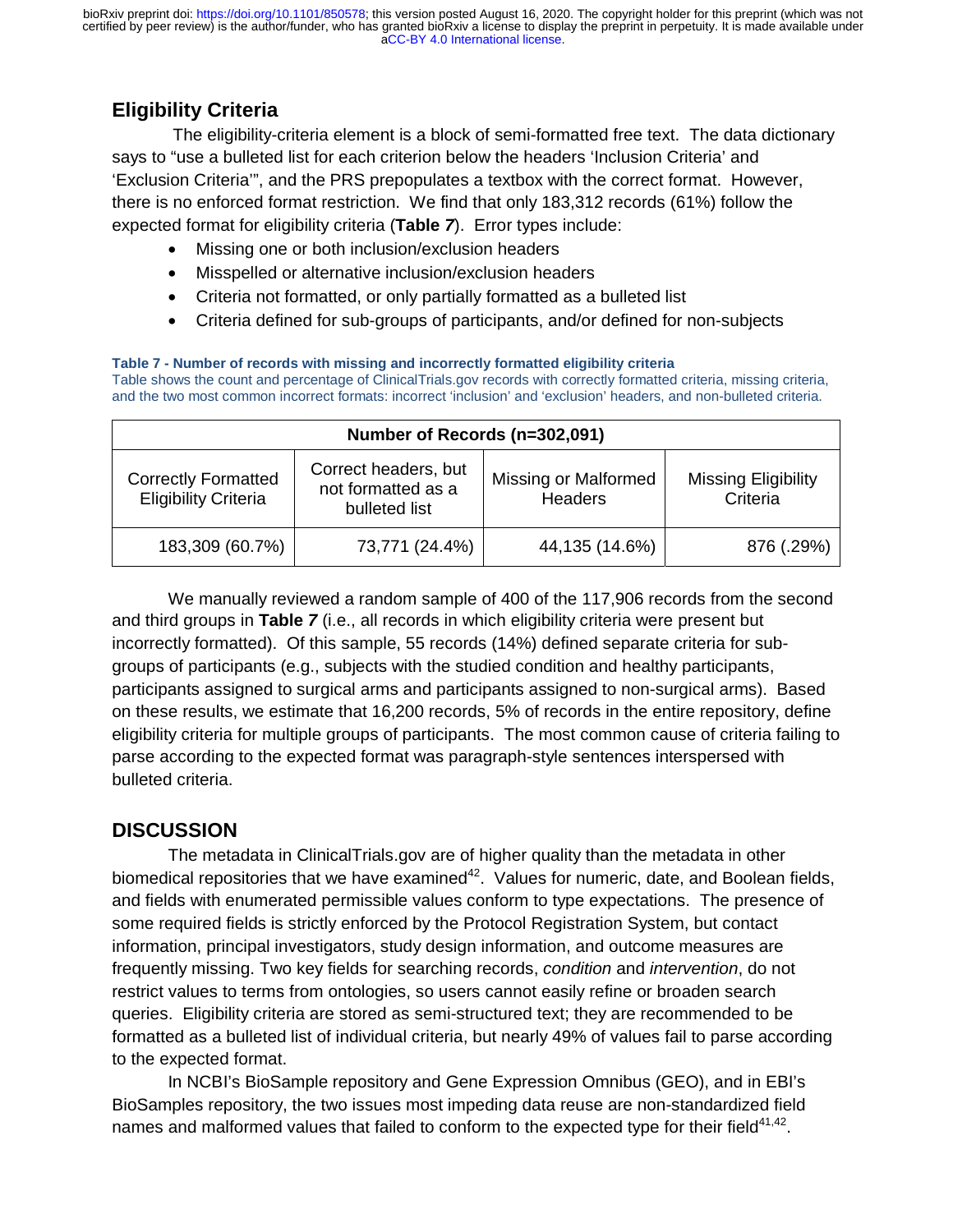Apart from minor irregularities in some fields with enumerated values, ClinicalTrials.gov metadata were entirely free from these issues. In all cases, the design of the metadata authoring system played a key role in the quality of the metadata. BioSample, BioSamples, and GEO all provide templates suggesting a particular format, but they do not enforce restrictions, placing that burden on metadata authors. In contrast, the PRS provides automated validation for most fields, immediately displays error messages to metadata authors, and does not allow records with outstanding errors to be submitted. Other metadata repositories would benefit from using similar techniques in their data-entry pipelines. The Center for Expanded Data Annotation and Retrieval (CEDAR)<sup>59</sup> has created such a platform for metadata authoring—similar to PRS in that it enforces a schema and is based on forms. The advantage of CEDAR is that it provides tight integration with biomedical ontologies to control both field names and values, while not being tied to a single repository or metadata schema.

Restricting the allowed values for certain fields in biomedical metadata to terms drawn from an ontology, such as MeSH, can improve metadata computability and reusability by eliminating the usage of synonyms and preventing typographical errors, providing a defined range of values over which analyses can be performed, and enabling users to develop and refine search queries by navigating up or down in the term hierarchy. No field within ClincialTrials.gov records is required to use values from an ontology, and the data dictionary recommendation that the *condition* field use values that "can be mapped to MeSH" through the UMLS Metathesaurus is too vague to provide a defined set of expected values. Even when values for fields in ClinicalTrials.gov records are drawn from an ontology, they are not specified using globally unique and persistent identifiers, which would enable the interoperability of data with systems that expect these well-defined terms as input. Our results demonstrate that there is no single ontology that covers the majority of needed terms (**Figure 3**). One possible solution would be to define a custom extension to MeSH that adds additional values to the existing hierarchy that can be used to populate the *condition* field.

For both the *condition* and *intervention* fields, ClinicalTrials.gov addresses searchability issues caused by the existence of synonyms in field values, and the lack of a defined range of search terms, by automatically rewriting queries to include synonyms of the terms provided by the user (**Table 6**). However, this functionality only exists in the ClinicalTrials.gov search portal. The synonyms are not included in the raw XML records obtained from ClinicalTrials.gov*.* Consequently, search results using the raw trial records as opposed to the ClinicalTrials.gov portal can be radically different. Moreover, the inclusion of synonyms in searches cannot be toggled off, and users may disagree with ClinicalTrials.gov's definition of synonymy. For instance, it is debatable whether a "tumor", which may be benign, is a synonym for "cancer", of which not all types result in tumors. "Tumor" is always included in user queries for "cancer", however (**Table 6**).

In December, 2019 the National Library of Medicine issued a Request for Information (RFI) to obtain suggestions for modernizing ClinicalTrials.gov. Results from this RFI were made publicly available in April,  $2020^{60,61}$ . As we do, several respondents suggested standardizing the vocabulary used in records by encouraging greater use of well-known controlled terminologies. Respondents also requested the ability to search for an exact phrase (i.e., without synonyms) and the ability to search by disease subtype (which restricting values to a hierarchy such as MeSH would provide).

We found that the reusability of clinical-trial metadata is hindered by the lack of a single minimum information standard for the fields required for registering clinical trials, and by the discrepancies between the 24 fields required by the WHO Trial Registration Data Set<sup>52</sup> and the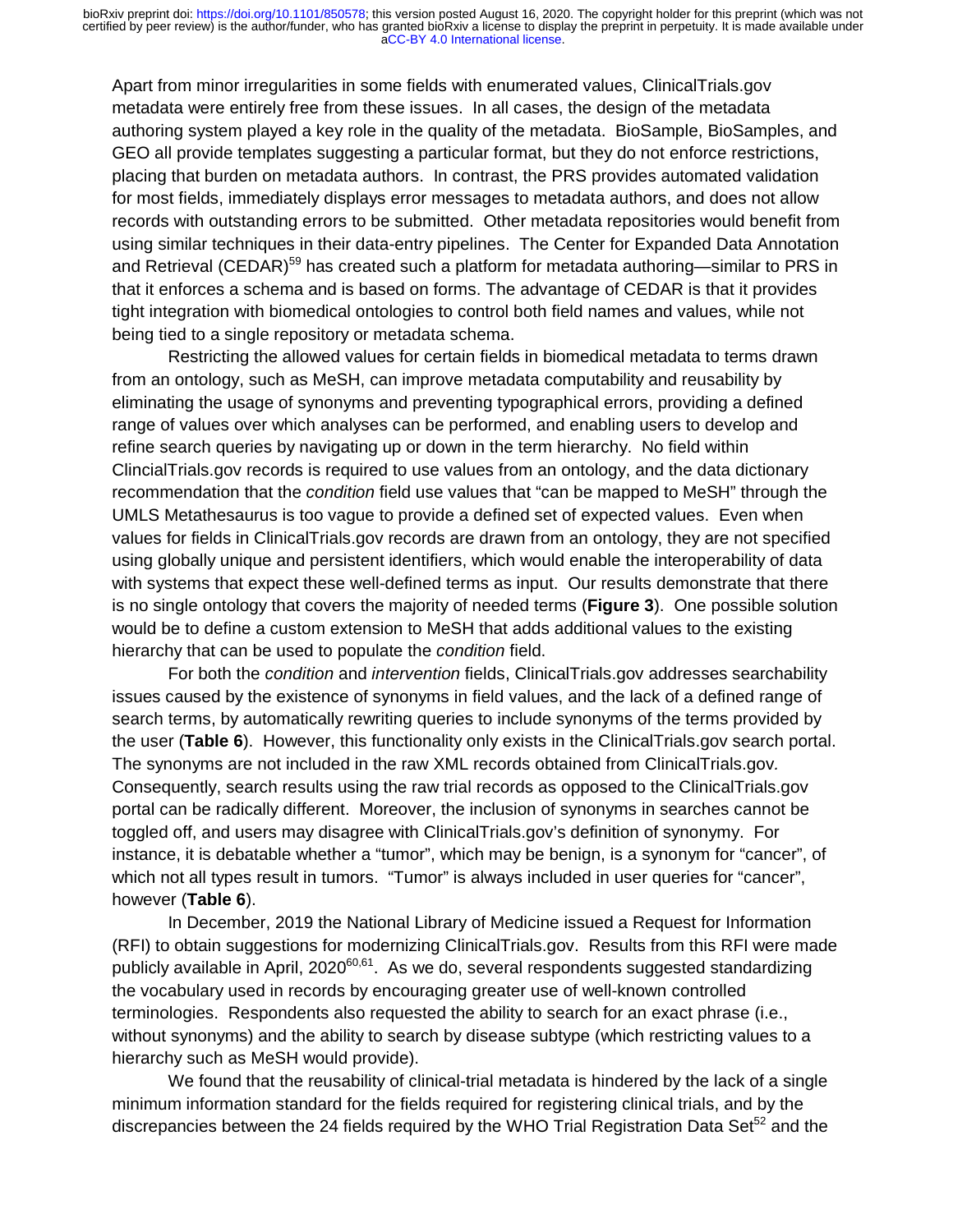41 fields required by FDAAA801. FDAAA801 does not require a principal investigator or contact for scientific inquiries to be listed, and 12% of interventional trials in ClinicalTrials.gov fail to list any principal investigator. Many of the fields that are shared between the WHO data set and FDAAA801 have different names and definitions within the two standards. Both standards have had multiple updates and changes to required elements since their first publication, so that older records in *ClinicalTrials.gov* (especially those added before the Final Rule-related site update) are often missing fields that were added or became required later. The maintainers of ClinicalTrials.gov have done an admirable job of parsing unstructured data such as the study design information from old records into the new structured format, but details from the original unstructured data have almost certainly been lost. Automated validation rules in the PRS system have been moderately successful at ensuring required fields are filled for trials after January 18, 2017, but important fields such as the method of *allocation* of patients to study arms, and contact information are still often missing (**Table 5**).

Metanalyses involving the principal investigators of trials are further hindered by the fact that principal investigator information may be listed as part of either the *responsible party* field, the *overall official* field, both, or neither. Further, *responsible party* uses a single sub-field (*investigator full name*) to store the entire name, but *overall official* has sub-fields *first name, middle name, and last name.* Like Chaturvedi et al.<sup>47</sup>, we recommend that investigator information be augmented or replaced with persistent unique identifiers such as Open Researcher and Contributor IDs (ORCID). Using ORCIDs would ensure that investigator information is consistent across multiple trials and across multiple listings in the same record. Currently within the PRS, investigator information must be manually reentered everywhere it occurs, which may validly be as the *responsible party*, as the *overall official*, and as the sitespecific investigator for one or more locations for a single trial. Using ORCIDs also would allow for a researcher's name, degrees, and affiliation to change with time and to be simultaneously updated in all records.

Some respondents to the NLM's RFI requested the ability to search for studies by eligibility criteria, a more prominent and detailed display of eligibility criteria, or structured information for the inclusion and exclusion criteria. Developing structured representations of inclusion and exclusion criteria that may be reused in future studies, or used to automatically match eligible patients (e.g., from a hospital's patient database) is an active area of research<sup>62,63</sup>. Cohort definition and recruitment are among the most challenging aspects of conducting clinical trials,<sup>64</sup> and difficulties in recruitment cause delays for the majority of trials<sup>65,66</sup>. Several groups have developed structured representations and grammars for eligibility criteria<sup>63,67</sup>, but there is no expert consensus on a representation system.

There are, however, several improvements that could be made to the *eligibility criteria* field in ClinicalTrials.gov that would facilitate searching records by this field, and ease the reuse of criteria for patient-trial matching. First, *inclusion criteria* and *exclusion criteria* should become separate fields. This change would eliminate the need for user-defined headers, and fix 37% of existing errors, as **Table** *7* shows. Further, the PRS should allow users to enter multiple blocks of inclusion and exclusion criteria and an associated criteria group name, such as the label of the corresponding study arm. Our manual review of the *eligibility criteria* element suggested that at least 5% of trials have criteria for multiple groups. However, our analyses assumed that records with correctly formatted eligibility criteria never required multiple sets of criteria. There are almost certainly trials in which the full protocol specified eligibility criteria for multiple groups, but the metadata author entered a simplified version of the protocol due to the lack of an appropriate field, so the true percentage is likely much higher.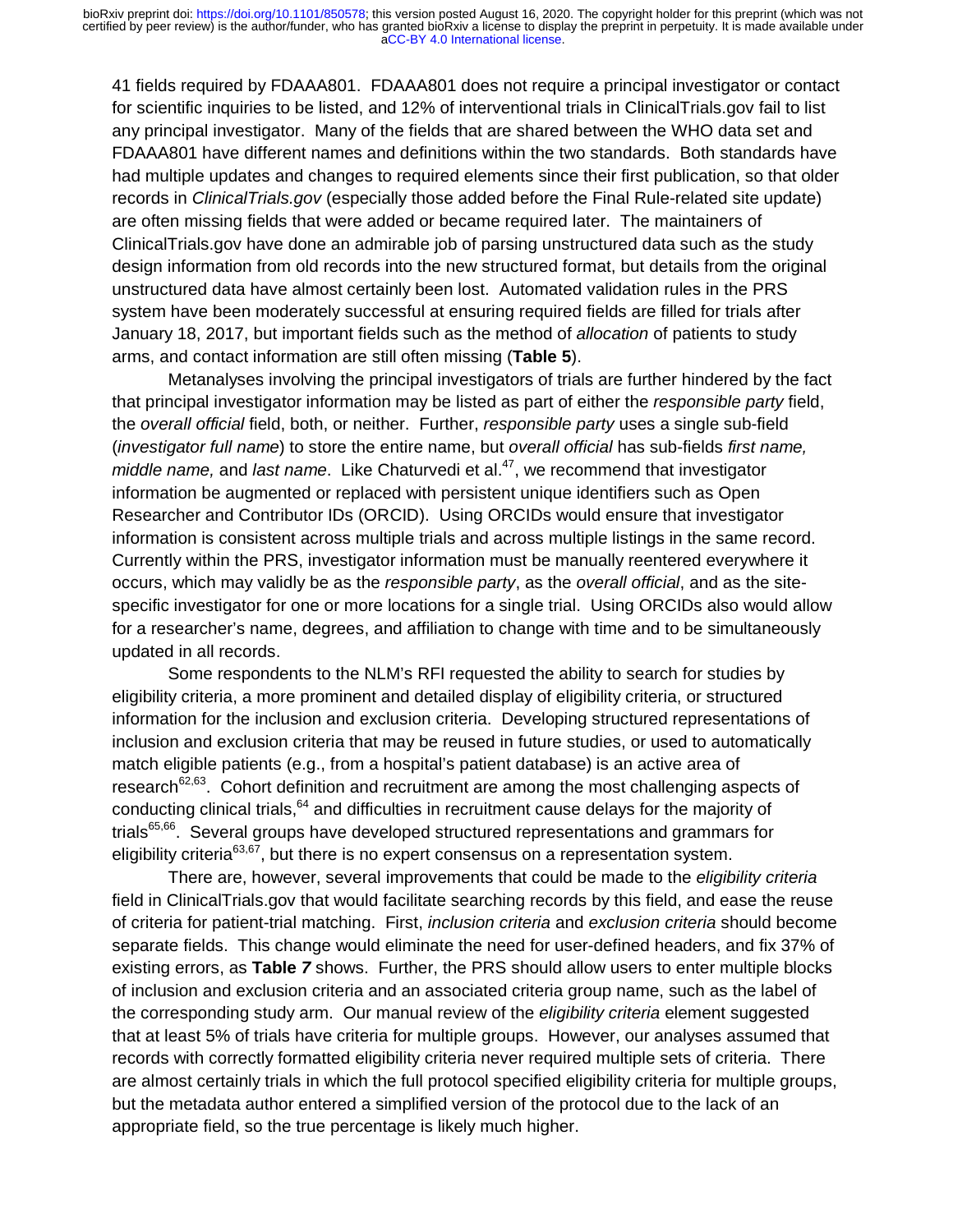Our work is limited to the clinical-trial protocols stored in ClinicalTrials.gov, and could be expanded to cover adherence to schema, missing fields, and usage of ontology terms in the summary results of ClincialTrials.gov records, which are required to be submitted within one year of the study completion date. Since we are primarily concerned with the reusability of the existing metadata, we did not evaluate whether protocol elements and results were added in a timely manner in accordance with FDAAA801 and the Final Rule. Several past studies have shown low levels of compliance with mandatory results reporting<sup>11,44,68</sup>, and DeVito et al.<sup>69</sup> found that, in data taken from ClinicalTrials.gov on September, 2019, only 1722 out of 4209 applicable trials due to report results had reported results by the 1-year deadline. Both DeVito and Anderson<sup>68</sup> found that lower levels of compliance with results reporting were associated with trials funded by NIH and other US governmental institutions versus trials funded by industry. This is consistent with our findings that trials with a lead sponsor within the NIH were more likely to be missing required fields (**Figure** *2*).

Although the registrations in ClinicalTrials.gov serve the important purpose of enabling FDA oversight and protecting human subjects, they are also an invaluable source of metadata about clinical trials for systematic reviews, adverse events<sup>10,11</sup>, and analyses about funding sources<sup>12–16</sup>, study design<sup>17,19,22</sup>, time to publication following study completion<sup>11,23–26</sup>, geographical availability of trials<sup>27–32</sup>, causes of delays and early terminations<sup>33–40</sup>, and more. ClinicalTrials.gov is also an important resource for patients and health care providers to search for studies for which patients are eligible. It is therefore encouraging that the NLM has stated their intention to modernize ClinicalTrials.gov, with a focus on improving data interoperability and reuse, and on serving needs and users beyond its original purpose. Our analysis highlights the limitations of the current metadata stored in ClinicalTrials.gov and the benefits that would ensue from making ClinicalTrials.gov records more structured, and thus more findable by specific searches, interoperable with other knowledge sources, and reusable in statistical analyses of multiple studies.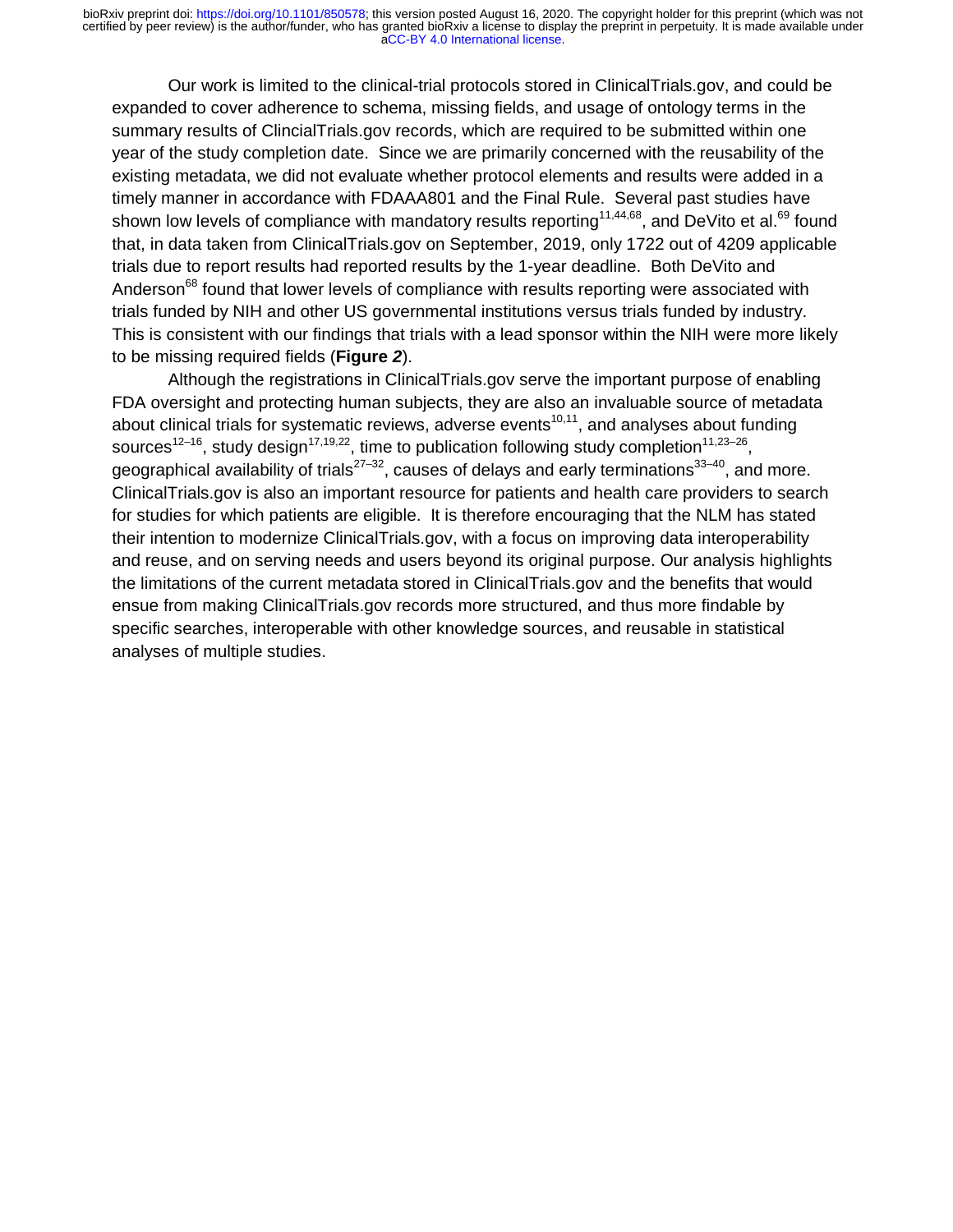# **FUNDING STATEMENT**

This work was supported by American Heart Association Institute for Precision Cardiovascular Medicine grant 18IDHP34660267 and by the U.S. National Institutes of Health under grants AI117925 and GM21724.

# **COMPETING INTERESTS STATEMENT**

This manuscript has not been published and is not under consideration for publication elsewhere, and we have no conflicts of interest to disclose.

## **CONTRIBUTORSHIP STATEMENT**

L.M.: Study design, data collection, software implementation, study execution, data analysis, and manuscript writing. R.S.G.: Study design, software implementation, manuscript review and editing. M.M.: Conceptualization, study design, manuscript review and editing.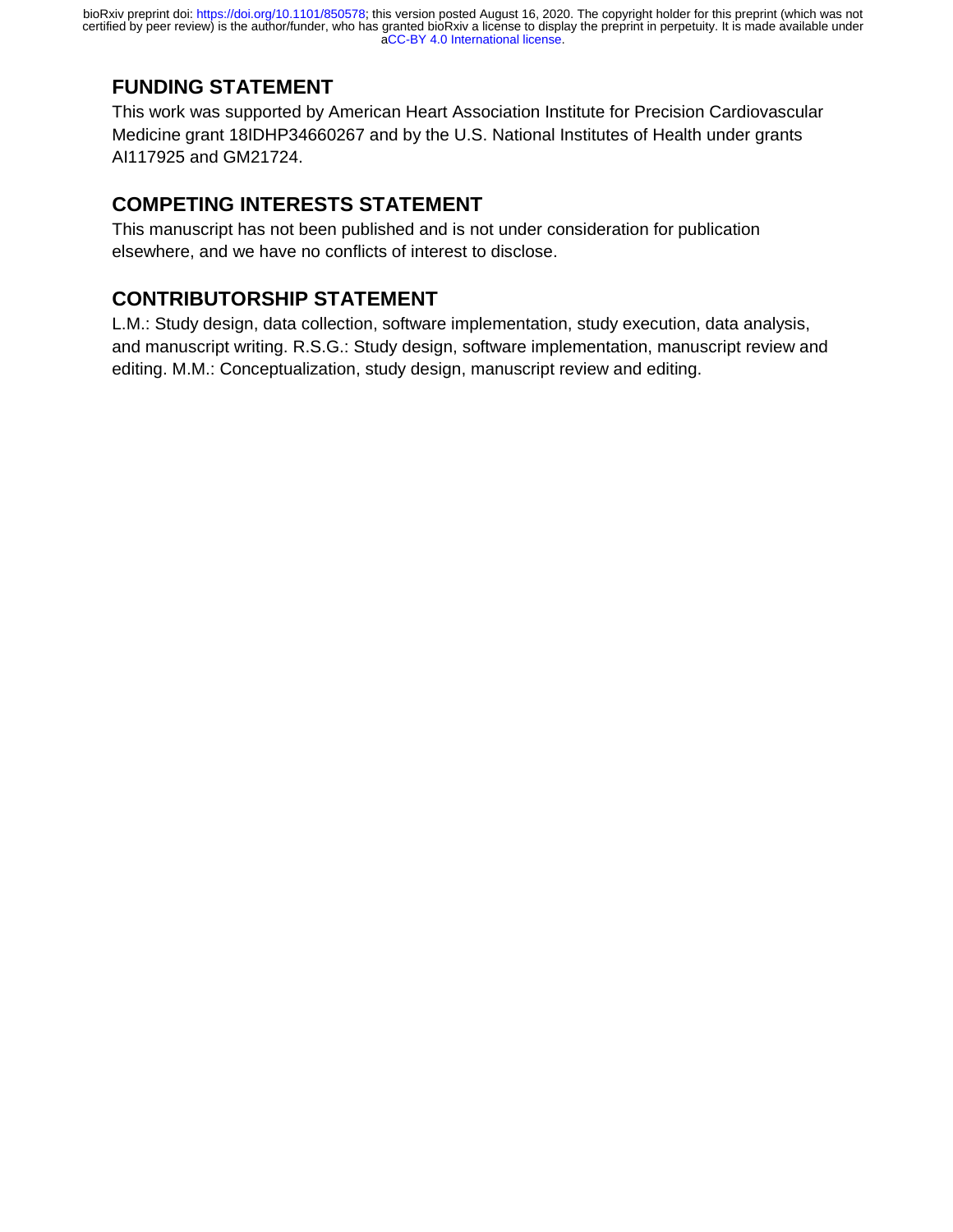# **REFERENCES**

- 1. McCray, A. T. & Ide, N. C. Design and Implementation of a National Clinical Trials Registry. *J. Am. Med. Informatics Assoc.* **7**, 313–323 (2000).
- 2. Halfpenny, N. J., Thompson, J. C., Quigley, J. M. & Scott, D. A. Clinical Trials Registries For Systematic Reviews – An Alternative Source For Unpublished Data. *Value Heal.* **18**, A12 (2015).
- 3. Keil, L. G., Platts-Mills, T. F. & Jones, C. W. Systematic Reviews Published in Emergency Medicine Journals Do Not Routinely Search Clinical Trials Registries: A Cross-Sectional Analysis. *Ann. Emerg. Med.* **66**, 424-427.e2 (2015).
- 4. van Enst, W. A., Scholten, R. J. P. M. & Hooft, L. Identification of Additional Trials in Prospective Trial Registers for Cochrane Systematic Reviews. *PLoS One* **7**, e42812 (2012).
- 5. Lanera, C. *et al.* Extending PubMed searches to ClinicalTrials.gov through a machine learning approach for systematic reviews. *J. Clin. Epidemiol.* **103**, 22–30 (2018).
- 6. Baudard, M., Yavchitz, A., Ravaud, P., Perrodeau, E. & Boutron, I. Impact of searching clinical trial registries in systematic reviews of pharmaceutical treatments: methodological systematic review and reanalysis of meta-analyses. *BMJ* j448 (2017). doi:10.1136/bmj.j448
- 7. Hart, B., Lundh, A. & Bero, L. Effect of reporting bias on meta-analyses of drug trials: reanalysis of meta-analyses. *BMJ* **344**, d7202–d7202 (2012).
- 8. Jones, C. W., Keil, L. G., Weaver, M. A. & Platts-Mills, T. F. Clinical trials registries are under-utilized in the conduct of systematic reviews: a cross-sectional analysis. *Syst. Rev.* **3**, 126 (2014).
- 9. Chan, A.-W., Hróbjartsson, A., Haahr, M. T., Gøtzsche, P. C. & Altman, D. G. Empirical Evidence for Selective Reporting of Outcomes in Randomized Trials. *JAMA* **291**, 2457 (2004).
- 10. Hughes, S., Cohen, D. & Jaggi, R. Differences in reporting serious adverse events in industry sponsored clinical trial registries and journal articles on antidepressant and antipsychotic drugs: a cross-sectional study. *BMJ Open* **4**, e005535–e005535 (2014).
- 11. Riveros, C. *et al.* Timing and Completeness of Trial Results Posted at ClinicalTrials.gov and Published in Journals. *PLoS Med.* **10**, e1001566 (2013).
- 12. Ehrhardt, S., Appel, L. J. & Meinert, C. L. Trends in National Institutes of Health Funding for Clinical Trials Registered in ClinicalTrials.gov. *JAMA* **314**, 2566 (2015).
- 13. Shea, M. Data Driven: Mining ClinicalTrials.gov Institutions, Funding, And Areas of Focus. *Friends of Cancer Research* (2017). Available at: https://www.focr.org/blog/engaging-innovation/data-driven-mining-clinicaltrialsgov-– institutions-funding-and-areas-focus. (Accessed: 31st March 2020)
- 14. Ramagopalan, S. V *et al.* Funding source and primary outcome changes in clinical trials registered on ClinicalTrials.gov are associated with the reporting of a statistically significant primary outcome: a cross-sectional study. *F1000Research* **4**, 80 (2015).
- 15. Wagner, D. E., Turner, L., Panoskaltsis-Mortari, A., Weiss, D. J. & Ikonomou, L. Coopting of ClinicalTrials.gov by patient-funded studies. *Lancet Respir. Med.* **6**, 579–581 (2018).
- 16. Giel, J. L. Comparison of results reporting on ClinicalTrials.gov by funding source. *Curr. Med. Res. Opin.* **27(Suppl 1**, (2011).
- 17. Inrig, J. K. *et al.* The Landscape of Clinical Trials in Nephrology: A Systematic Review of ClinicalTrials.gov. *Am. J. Kidney Dis.* **63**, 771–780 (2014).
- 18. WU, M., SIROTA, M., BUTTE, A. J. & CHEN, B. CHARACTERISTICS OF DRUG COMBINATION THERAPY IN ONCOLOGY BY ANALYZING CLINICAL TRIAL DATA ON CLINICALTRIALS.GOV. in *Biocomputing 2015* 68–79 (WORLD SCIENTIFIC, 2014). doi:10.1142/9789814644730\_0008
- 19. Hill, K. D., Chiswell, K., Califf, R. M., Pearson, G. & Li, J. S. Characteristics of pediatric cardiovascular clinical trials registered on ClinicalTrials.gov. *Am. Heart J.* **167**, 921- 929.e2 (2014).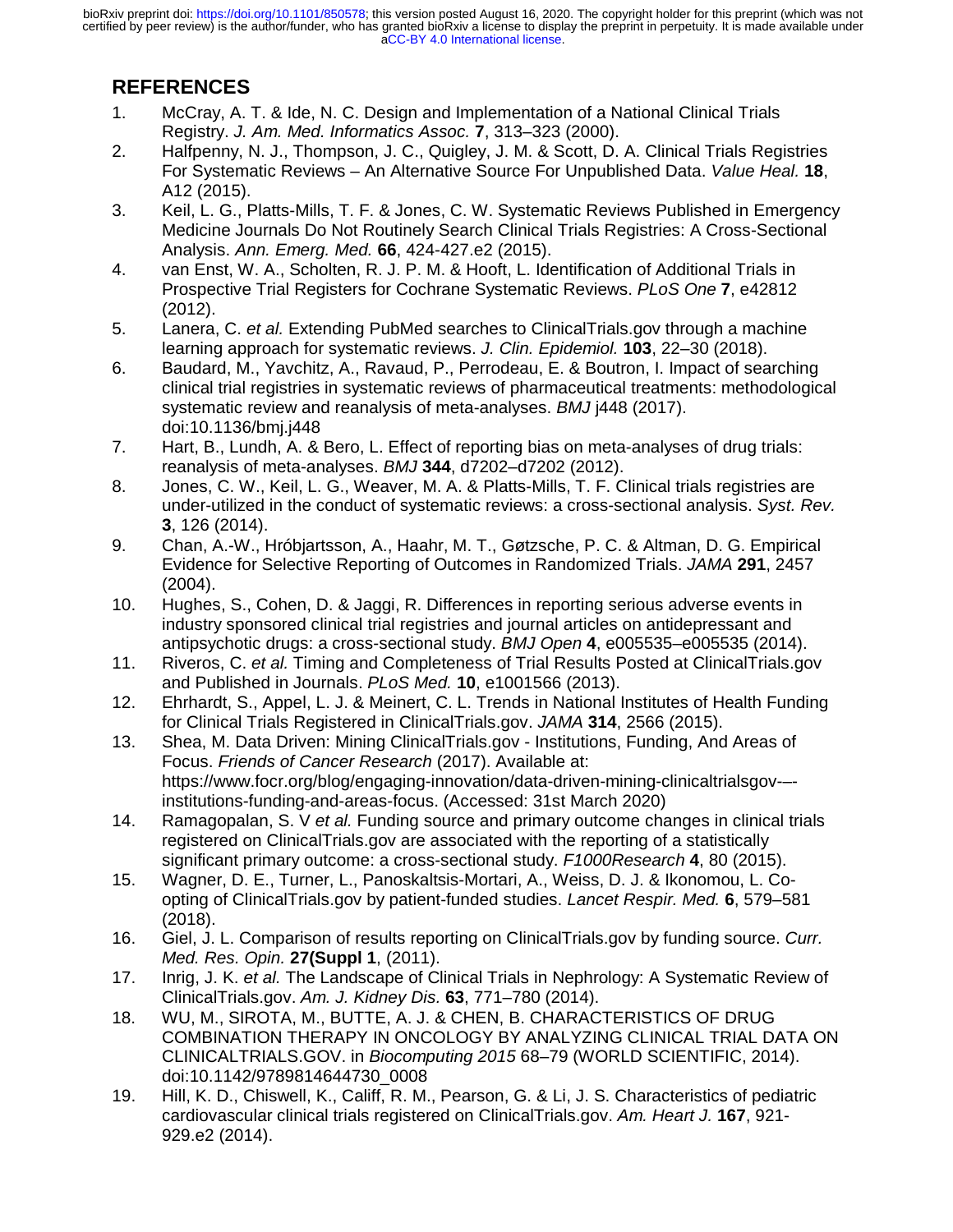- 20. Cihoric, N. *et al.* Portfolio of prospective clinical trials including brachytherapy: an analysis of the ClinicalTrials.gov database. *Radiat. Oncol.* **11**, 48 (2016).
- 21. Bell, S. A. & Tudur Smith, C. A comparison of interventional clinical trials in rare versus non-rare diseases: an analysis of ClinicalTrials.gov. *Orphanet J. Rare Dis.* **9**, 170 (2014).
- 22. Zwierzyna, M., Davies, M., Hingorani, A. D. & Hunter, J. Clinical trial design and dissemination: comprehensive analysis of clinicaltrials.gov and PubMed data since 2005. *BMJ* k2130 (2018). doi:10.1136/bmj.k2130
- 23. Ross, J. S. *et al.* Publication of NIH funded trials registered in ClinicalTrials.gov: cross sectional analysis. *BMJ* **344**, d7292–d7292 (2012).
- 24. Ross, J. S., Mulvey, G. K., Hines, E. M., Nissen, S. E. & Krumholz, H. M. Trial Publication after Registration in ClinicalTrials.Gov: A Cross-Sectional Analysis. *PLoS Med.* **6**, e1000144 (2009).
- 25. Ross, J. S., Mocanu, M., Lampropulos, J. F., Tse, T. & Krumholz, H. M. Time to Publication Among Completed Clinical Trials. *JAMA Intern. Med.* **173**, 825 (2013).
- 26. Jones, C. W. *et al.* Non-publication of large randomized clinical trials: cross sectional analysis. *BMJ* **347**, f6104–f6104 (2013).
- 27. Dechartres, A., Boutron, I., Trinquart, L., Charles, P. & Ravaud, P. Single-Center Trials Show Larger Treatment Effects Than Multicenter Trials: Evidence From a Metaepidemiologic Study. *Ann. Intern. Med.* **155**, 39 (2011).
- 28. Galsky, M. D. *et al.* Geographic Accessibility to Clinical Trials for Advanced Cancer in the United States. *JAMA Intern. Med.* **175**, 293 (2015).
- 29. Lu, C. *et al.* Association between 25(OH)D Level, Ultraviolet Exposure, Geographical Location, and Inflammatory Bowel Disease Activity: A Systematic Review and Meta-Analysis. *PLoS One* **10**, e0132036 (2015).
- 30. Suda, K. J., Greene, J. & Shelton, C. M. Geographic location of antiretroviral clinical trials in HIV infected pediatric patients. *Int. J. Clin. Pharm.* **35**, 1203–1207 (2013).
- 31. Luo, J., Wu, M. & Chen, W. Geographical Distribution and Trends of Clinical Trial Recruitment Sites in Developing and Developed Countries. *J. Health Inform. Dev. Ctries.* **11**, (2017).
- 32. Thiers, F. A., Sinskey, A. J. & Berndt, E. R. Trends in the globalization of clinical trials. *Nat. Rev. Drug Discov.* **7**, 13–14 (2008).
- 33. Baldi, I., Lanera, C., Berchialla, P. & Gregori, D. Early termination of cardiovascular trials as a consequence of poor accrual: analysis of ClinicalTrials.gov 2006–2015. *BMJ Open* **7**, e013482 (2017).
- 34. Bernardez-Pereira, S. *et al.* Prevalence, characteristics, and predictors of early termination of cardiovascular clinical trials due to low recruitment: Insights from the ClinicalTrials.gov registry. *Am. Heart J.* **168**, 213-219.e1 (2014).
- 35. Williams, R. J., Tse, T., DiPiazza, K. & Zarin, D. A. Terminated Trials in the ClinicalTrials.gov Results Database: Evaluation of Availability of Primary Outcome Data and Reasons for Termination. *PLoS One* **10**, e0127242 (2015).
- 36. Stensland, K. D. *et al.* Premature termination of genitourinary cancer clinical trials. *J. Clin. Oncol.* **32**, 288–288 (2014).
- 37. Guinn, D., Wilhelm, E. E. & Shoulson, I. Reasons for Premature Conclusion of Late Phase Clinical Trials: An Analysis of ClinicalTrials.gov Registered Phase III Trials. *Ther. Innov. Regul. Sci.* **54**, 232–239 (2020).
- 38. Cui, Z., Seburg, E. M., Sherwood, N. E., Faith, M. S. & Ward, D. S. Recruitment and retention in obesity prevention and treatment trials targeting minority or low-income children: a review of the clinical trials registration database. *Trials* **16**, 564 (2015).
- 39. Haddad, R. I., Chan, A. T. & Vermorken, J. B. Barriers to clinical trial recruitment in head and neck cancer. *Oral Oncol.* **51**, 203–211 (2015).
- 40. Cook, W. A. & Doorenbos, A. Z. Indications of Recruitment Challenges in Research with U.S. Military Service Members: A ClinicalTrials.gov Review. *Mil. Med.* **182**, e1580–e1587 (2017).
- 41. Hu, W., Zaveri, A., Qiu, H. & Dumontier, M. Cleaning by clustering: methodology for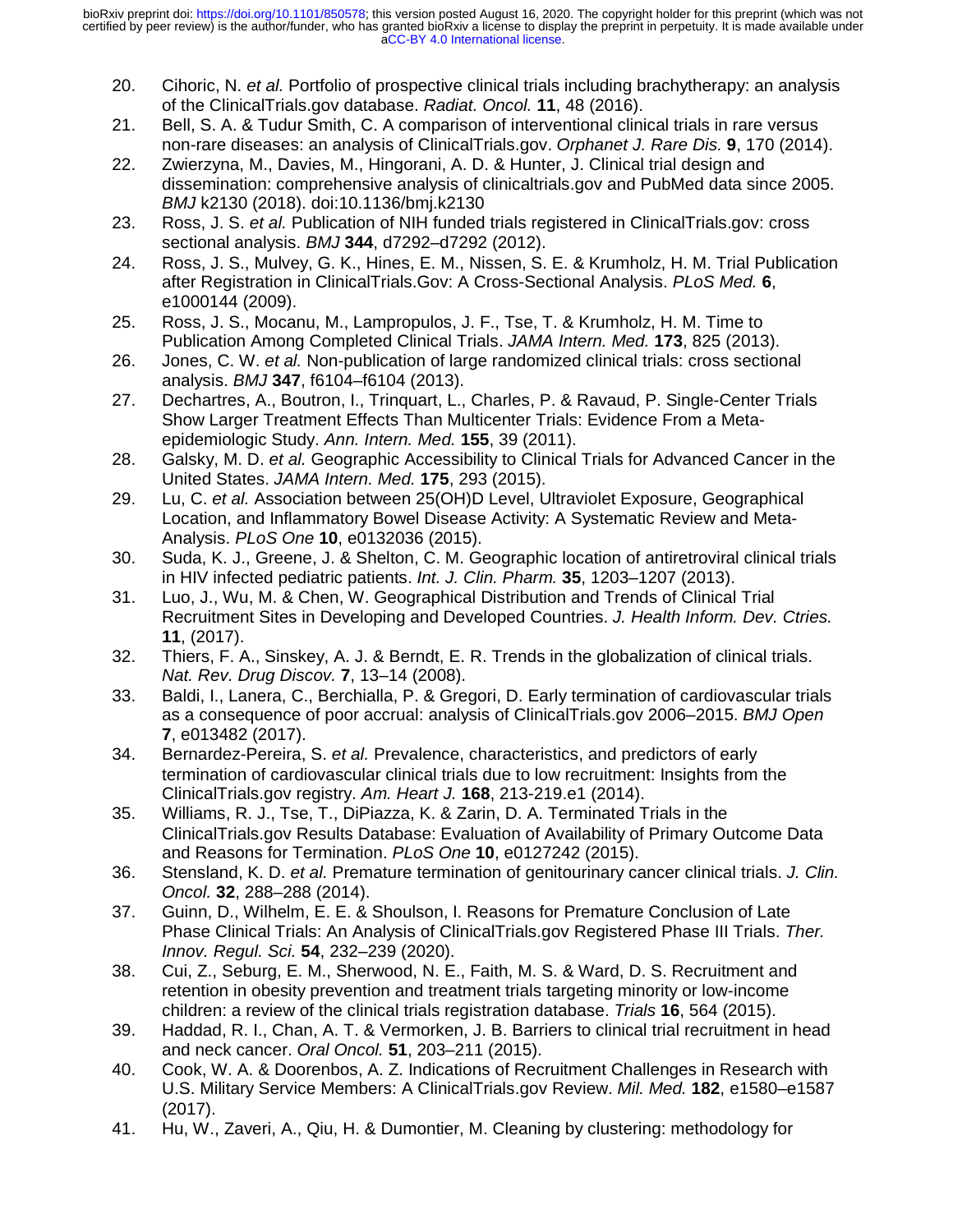addressing data quality issues in biomedical metadata. *BMC Bioinformatics* **18**, 415 (2017).

- 42. Gonçalves, R. S. & Musen, M. A. The variable quality of metadata about biological samples used in biomedical experiments. *Figshare* 1–26 (2018).
- 43. Moja, L. P. *et al.* Compliance of clinical trial registries with the World Health Organization minimum data set: a survey. *Trials* **10**, 56 (2009).
- 44. Miller, J. E., Korn, D. & Ross, J. S. Clinical trial registration, reporting, publication and FDAAA compliance: a cross-sectional analysis and ranking of new drugs approved by the FDA in 2012. *BMJ Open* **5**, e009758 (2015).
- 45. Califf, R. M. Characteristics of Clinical Trials Registered in ClinicalTrials.gov, 2007-2010. *JAMA* **307**, 1838 (2012).
- 46. Viergever, R. F., Karam, G., Reis, A. & Ghersi, D. The Quality of Registration of Clinical Trials: Still a Problem. *PLoS One* **9**, e84727 (2014).
- 47. Chaturvedi, N. *et al.* Some data quality issues at ClinicalTrials.gov. *Trials* **20**, 378 (2019).
- 48. Tse, T., Fain, K. M. & Zarin, D. A. How to avoid common problems when using ClinicalTrials.gov in research: 10 issues to consider. *BMJ* k1452 (2018). doi:10.1136/bmj.k1452
- 49. John E. Gillen, Tony Tse, Nicholas C. Ide, A. T. M. *Design, Implementation and Management of Web-Based Data Entry System for ClinicalTrials.gov*. (2004). doi:10.3233/978-1-60750-949-3-1466
- 50. Brazma, A. *et al.* Minimum information about a microarray experiment (MIAME)-toward standards for microarray data. *Nat. Genet.* **29**, 365–71 (2001).
- 51. Sansone, S.-A. *et al.* FAIRsharing as a community approach to standards, repositories and policies. *Nat. Biotechnol.* **37**, 358–367 (2019).
- 52. World Health Organization. WHO Trial Registration Data Set (Version 1.3.1). Available at: https://www.who.int/ictrp/network/trds/en/.
- 53. *Food and Drug Administration Amendments Act of 2007*. (2007).
- 54. HHS. *Clinical Trials Registration and Results Information*. (Agency: National Institutes of Health, Department of Health and Human Services; Action: Final rule; Publication Date: 09/21/2016, 2016).
- 55. World Health Organization (WHO)/International Committee of Medical Journal Editors (ICJME)-ClinicalTrials.gov Cross Reference. (2019). Available at: https://prsinfo.clinicaltrials.gov/trainTrainer/WHO-ICMJE-ClinTrialsgov-Cross-Ref.pdf. (Accessed: 26th January 2019)
- 56. Wilkinson, M. D. *et al.* The FAIR Guiding Principles for scientific data management and stewardship. *Sci. Data* **3**, 160018 (2016).
- 57. Whetzel, P. L. *et al.* BioPortal: Enhanced functionality via new Web services from the National Center for Biomedical Ontology to access and use ontologies in software applications. *Nucleic Acids Res.* (2011). doi:10.1093/nar/gkr469
- 58. ClinicalTrials.gov Protocol Registration Data Element Definitions for Interventional and Observational Studies.
- 59. Musen, M. A. *et al.* The center for expanded data annotation and retrieval. *J. Am. Med. Informatics Assoc.* ocv048 (2015). doi:10.1093/jamia/ocv048
- 60. *Summary of Responses to Request for Information (RFI): ClinicalTrials.gov Modernization*. (2019).
- 61. Williams, R. Engaging Users to Support the Modernization of ClinicalTrials.gov. *NLM Musings from the Mezzanine* (2019). Available at: https://nlmdirector.nlm.nih.gov/2019/08/13/engaging-users-to-support-the-modernizationof-clinicaltrials-gov/.
- 62. Weng, C., Tu, S. W., Sim, I. & Richesson, R. Formal representation of eligibility criteria: A literature review. *J. Biomed. Inform.* **43**, 451–467 (2010).
- 63. Yuan, C. *et al.* Criteria2Query: a natural language interface to clinical databases for cohort definition. *J. Am. Med. Informatics Assoc.* **26**, 294–305 (2019).
- 64. Kadam, R. A., Borde, S. U., Madas, S. A., Salvi, S. S. & Limaye, S. S. Challenges in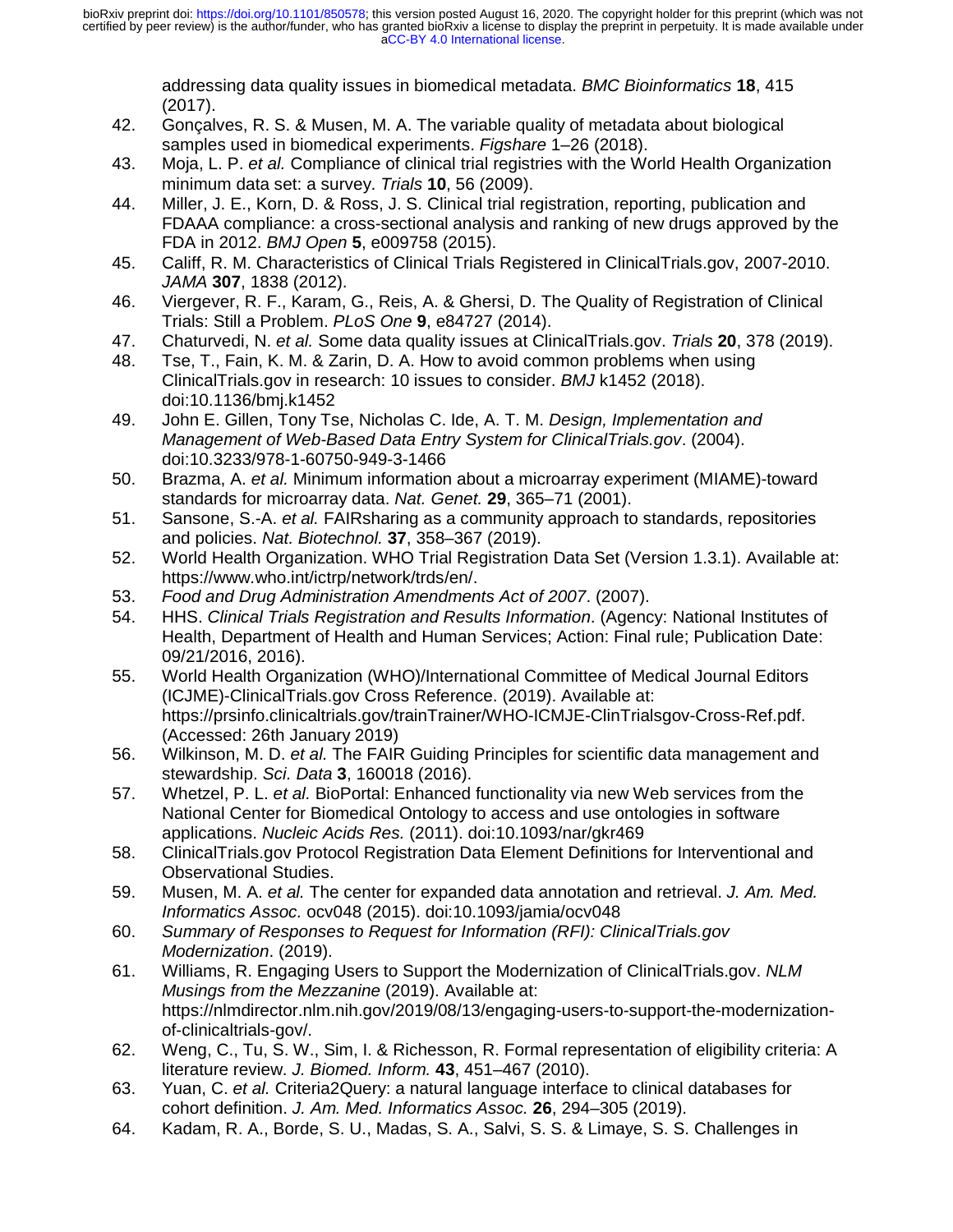recruitment and retention of clinical trial subjects. *Perspect. Clin. Res.* **7**, 137–43

- 65. Thadani, S. R., Weng, C., Bigger, J. T., Ennever, J. F. & Wajngurt, D. Electronic Screening Improves Efficiency in Clinical Trial Recruitment. *J. Am. Med. Informatics Assoc.* **16**, 869–873 (2009).
- 66. McDonald, A. M. *et al.* What influences recruitment to randomised controlled trials? A review of trials funded by two UK funding agencies. *Trials* **7**, 9 (2006).
- 67. Sim, I. *et al.* The Ontology of Clinical Research (OCRe): An informatics foundation for the science of clinical research. *J. Biomed. Inform.* **52**, 78–91 (2014).
- 68. Anderson, M. L. *et al.* Compliance with Results Reporting at ClinicalTrials.gov. *N. Engl. J. Med.* **372**, 1031–1039 (2015).
- 69. DeVito, N. J., Bacon, S. & Goldacre, B. Compliance with legal requirement to report clinical trial results on ClinicalTrials.gov: a cohort study. *Lancet* **395**, 361–369 (2020).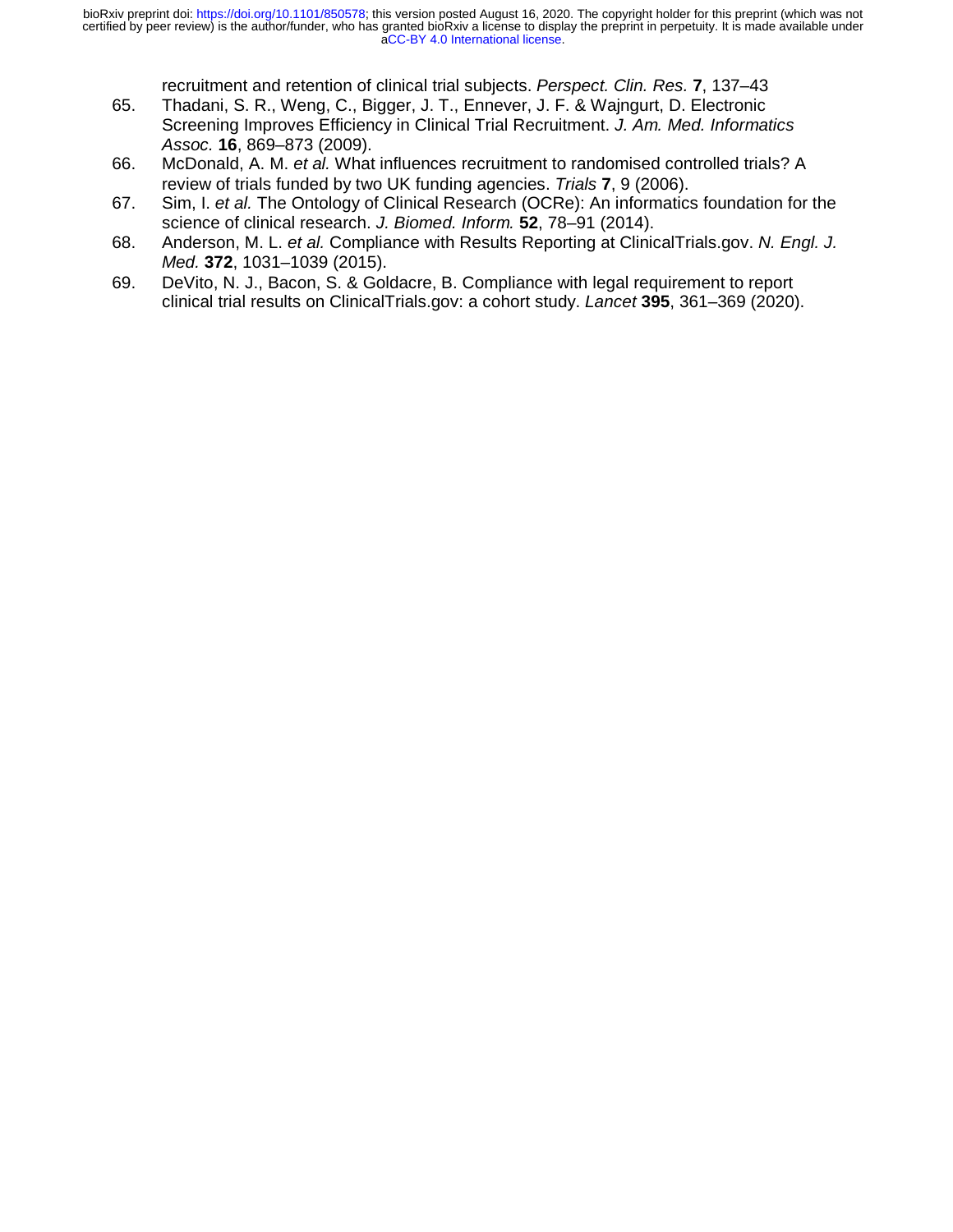## **Figure Legends**

#### **Figure 1 - Data entry form in the PRS system**

One of several form pages for entering data in the PRS. Red asterisks (**\***) indicate required fields; red asterisks with a section sign (*\*§*) indicate fields required since January 18, 2017. Additional instructions are provided for 'study phase' and 'masking' fields, and automated validation messages of levels 'Note', 'Warning' and 'Error' can be seen. A validation rule ensures that the value for 'number of arms' is an integer. Another rule checks both the chosen value for 'study phase' (Phase 1), and the (lack of) interventions that are enumerated on a separate page of the entry system. However, there is unexplained inconsistency in the warning levels for missing required elements (missing 'masking' generates a 'note', while missing 'interventional study model' and 'number of arms' both generate 'warnings').

#### **Figure 2 – Percentage of Interventional Records Missing Required Field Values, by** *Agency Class* **of Lead Sponsor**

Percentage of ClinicalTrials.gov interventional trial records missing values for selected fields required by FDAAA801. Records are categorized by the *agency class* of the lead sponsor, which is either "NIH", "U.S. Fed", "Industry", or "Other".

#### **Figure 3 – Percentage of values for the** *condition* **field covered by each UMLS Ontology**

Each column gives the percentage of the 497,124 values for the *condition* field contained in ClinicalTrials.gov records that are an exact match for a term from the given ontology. Of 72 ontologies in the UMLS, 29 contained at least one match for a *condition* value, and 43 contained no matches (omitted from figure). Many *condition* values have exact matches in more than one ontology. The ontologies that provide the most coverage for *condition* values are MeSH (62%), MedDRA (46%), and SNOMED-CT (45%).

#### **Figure 4 - Percentage of values for the** *interventio***n field for which we found an exact match in at least one ontology hosted in NCBO BioPortal, grouped by intervention type**

Thirty-nine percent of listed values for *intervention* are an exact match to a term from a BioPortal ontology, without any pre-parsing or normalization, indicating that this field could reasonably support ontology restrictions. Some intervention types are much better represented by ontology terms than others. More than half of all drugs and radiation therapies use ontology terms, but less than 15% of listed devices and combination products do.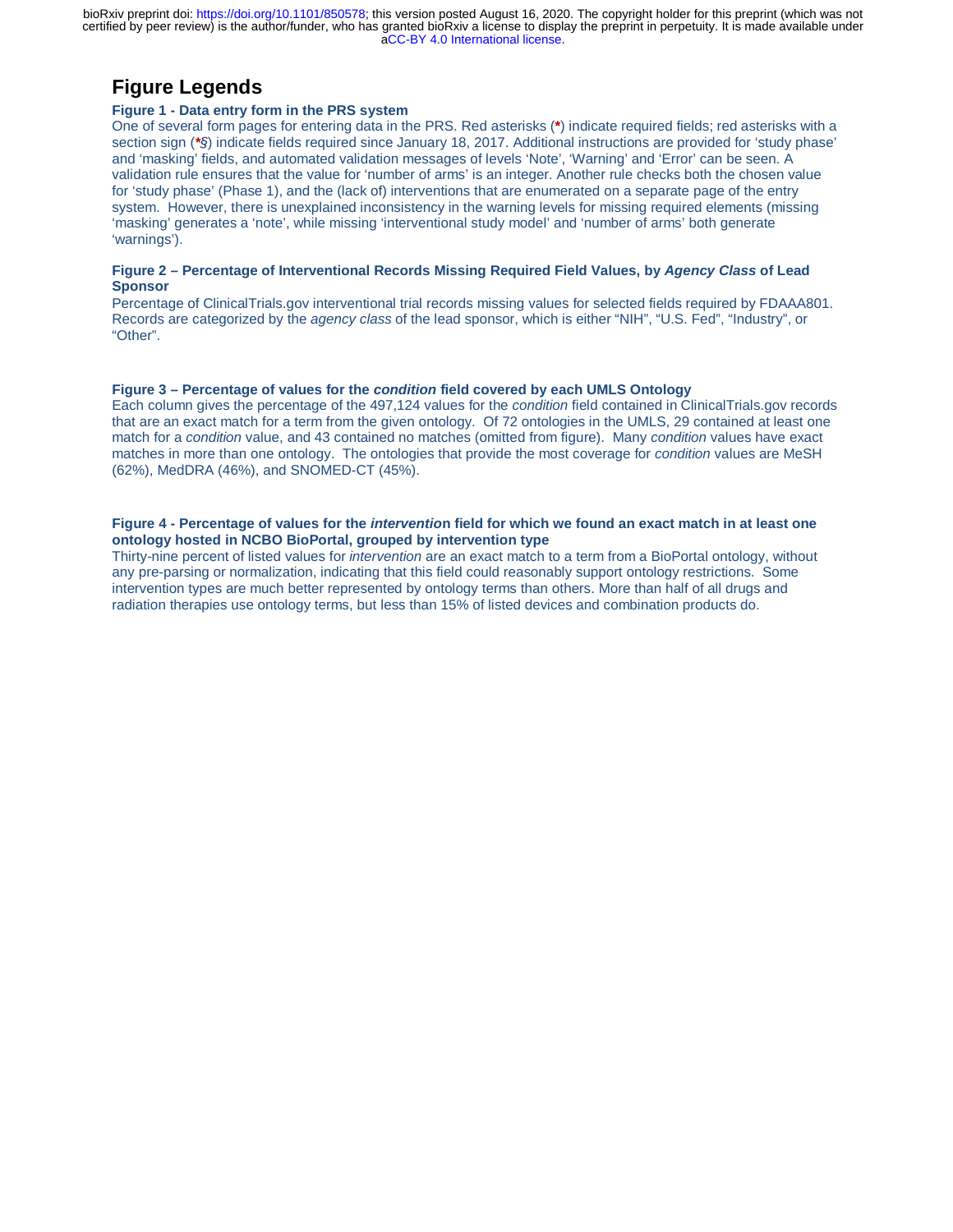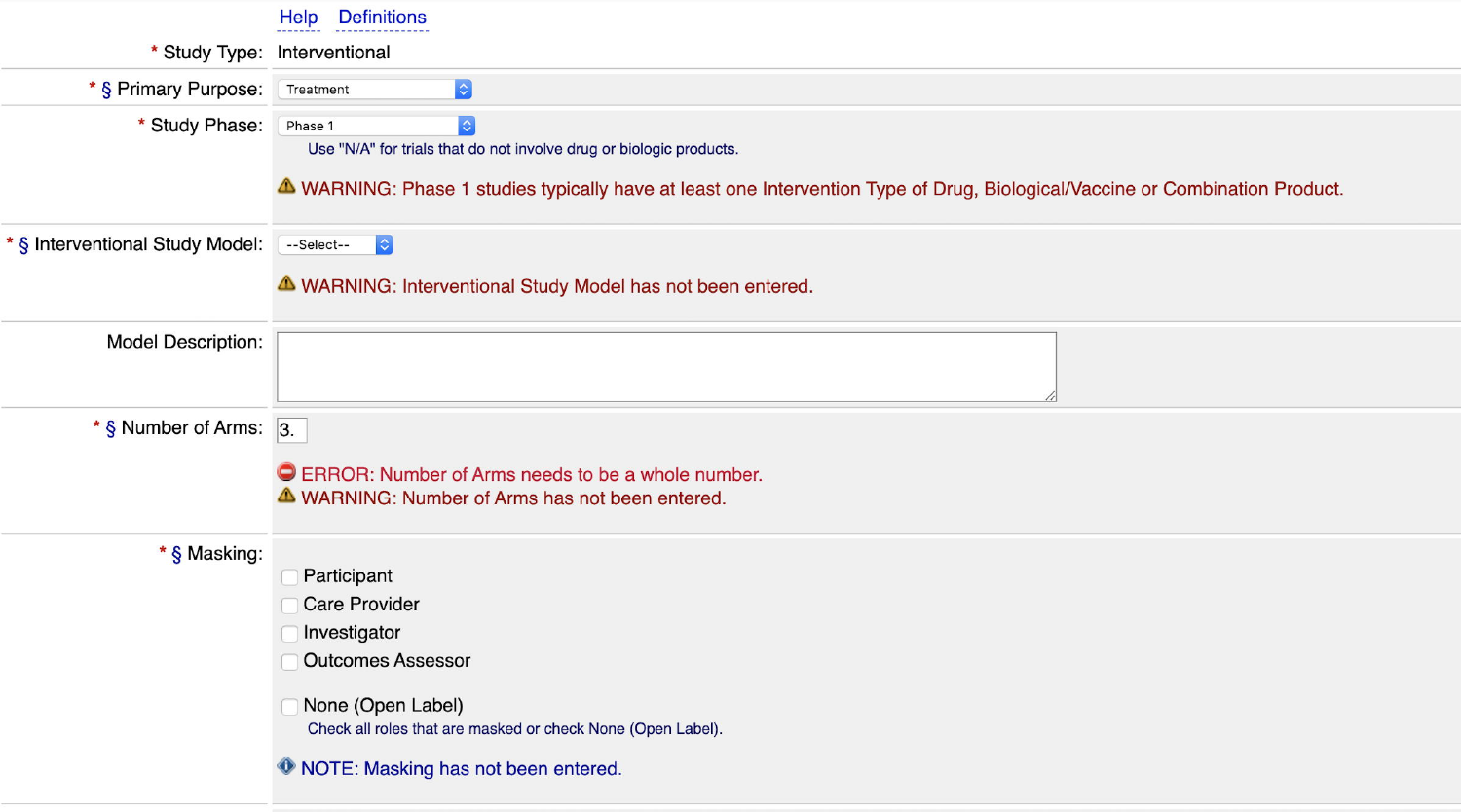

#### Missing Fields Across Agency Class of Lead Sponsor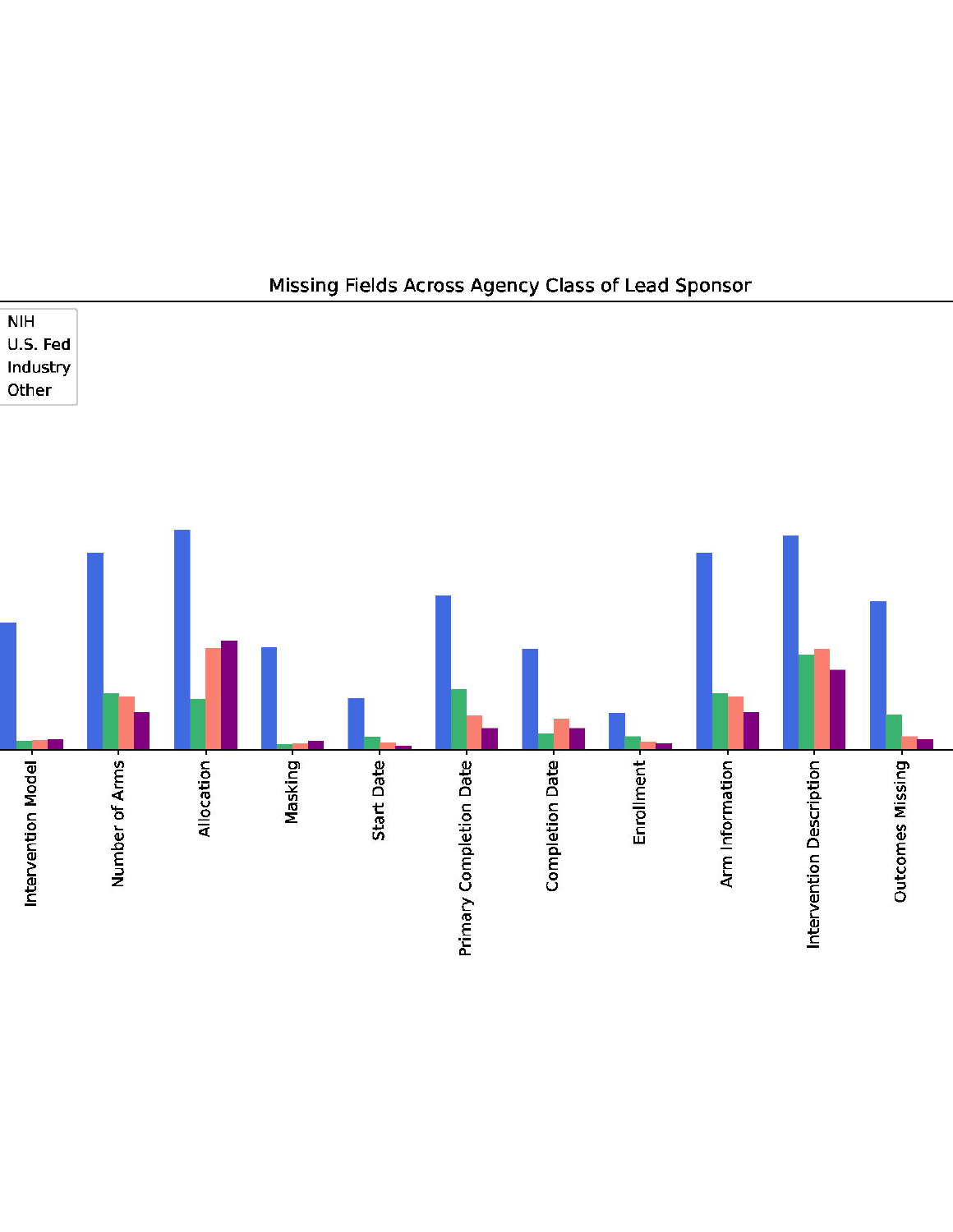